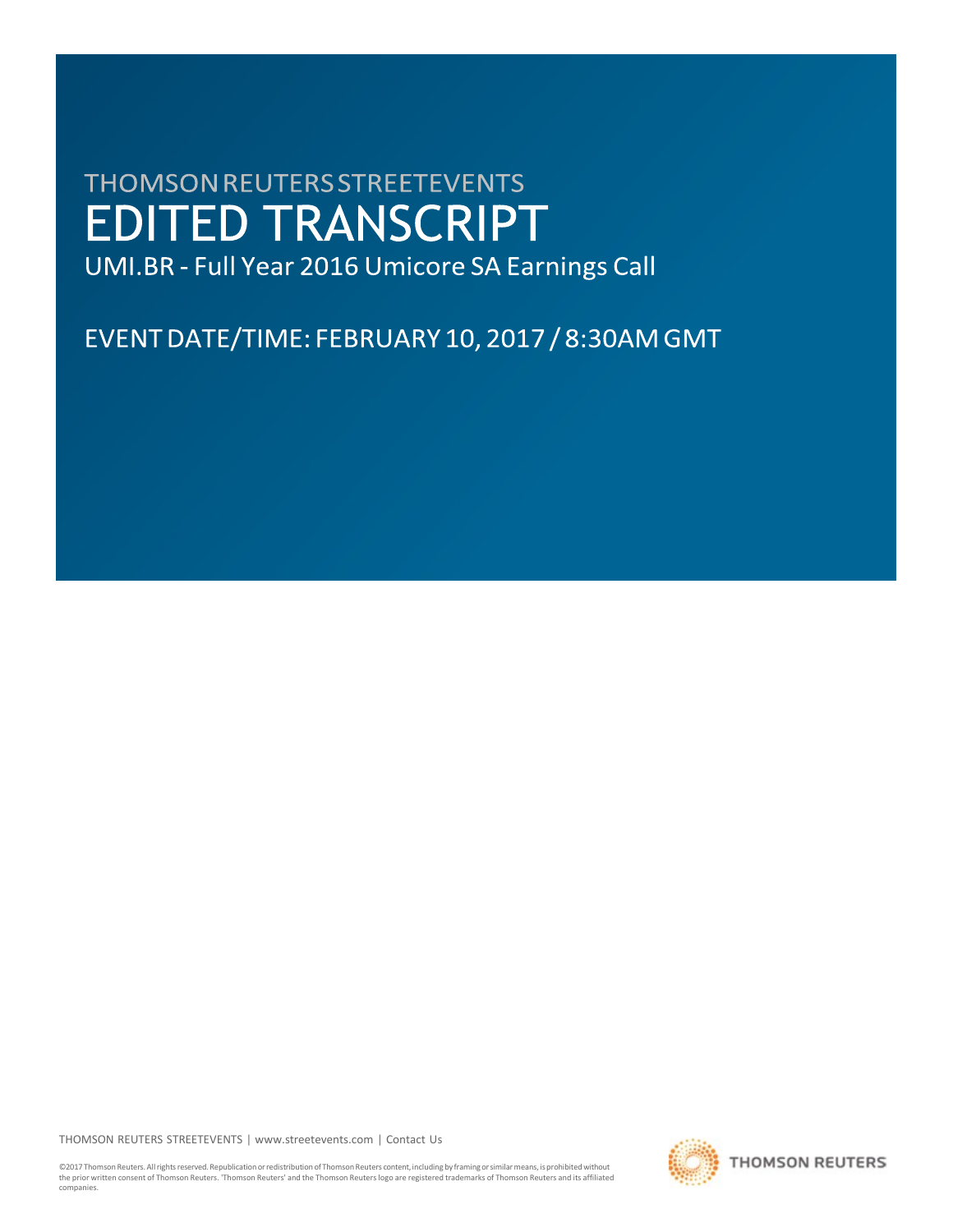# **C O R P O R A TE P A R TICI P A N TS**

**Marc [Grynberg](#page-1-0)** *Umicore - CEO* **Filip [Platteeuw](#page-3-0)** *Umicore - CFO*

# **C O N FE R E N CE C A LL P A R TICI P A N TS**

**Mutlu [Gundogan](#page-5-0)** *ABN AMRO - Analyst* **Wim [Hoste](#page-5-1)** *KBC Securities - Analyst* **Tony [Jones](#page-6-0)** *Redburn Partners - Analyst* **Adam [Collins](#page-6-1)** *Liberum Capital Limited - Analyst* **[Sebastian](#page-8-0) Bray** *Berenberg - Analyst* **[Charlie](#page-9-0) Webb** *Morgan Stanly - Analyst* **[Geoff](#page-10-0) Haire** *UBS - Analyst* **[Andrew](#page-11-0) Benson** *Citigroup - Analyst* **[PeterOlofsen](#page-13-0)***Kepler Cheuvreux - Analyst* **[Stephanie](#page-13-1) Bothwell** *Bank of America Merrill Lynch - Analyst*

# **P R ESE N T A TI O N**

## **Operator**

<span id="page-1-0"></span>Good day and welcome to the Umicore full-year 2016 conference call. Today's conference is being recorded. At this time I would like to turn the conference over to Marc Grynberg. Please go ahead, sir.

# **Marc Grynberg** *- Umicore - CEO*

#### **Operator**

Good day and welcome to the Umicore full-year 2016 conference call. Today's conference is being recorded. At this time I would like to turn the conference over to Marc Grynberg. Please go ahead, sir.

# **Marc Grynberg** - Umicore - CEO

Good morning everybody and welcome to the presentation of Umicore's results for the full-year 2016. I will talk about the overall business evolution as well as the perspectives for the coming year, and then I will hand over to Filip who will cover the financials. I will then hand the call over to you for any questions.

If we look first at the highlights of 2016, we can see that revenues and earnings were both up year on year. Revenues from continued operations were up 3%, and this masks a somewhat contrasted evolution with strong growth in catalysis and rechargeable battery materials, being offset to a certain degree by the impact of lower metal prices on recycling revenue.

The earnings progressed by 7% and similar to the revenue evolution, this mainly reflected the outstanding growth in automotive catalyst and rechargeable battery materials, more than offsetting the effects of lower metal prices on the recycling and refining activities around the Group.

In terms of enabling future growth, we continue to invest in a focused way, particularly in those activities related to clean mobility and recycling. Rechargeable battery materials accounted for the bulk of the investments in 2016 with work already underway on the expansion project to triple capacity in South Korea and China by the end of 2018. In the other businesses such as automotive catalyst and recycling it was more a case of completing projects and starting to ramp up production. I will come back to these a little later.

2 Non-recurring elements represented a total charge of EUR110 million to EBIT with the biggest single item being the fine imposed by the French Competition Authority relating to our building products operation in France. I should remind you in that respect that we are appealing this sanction. The balance of non-recurring elements related to the closure cost for two plants, one in Germany and one in China.

THOMSON REUTERS STREETEVENTS | [www.streetevents.com](http://www.streetevents.com/) | [Contact](http://www010.streetevents.com/contact.asp) Us



**THOMSON REUTERS**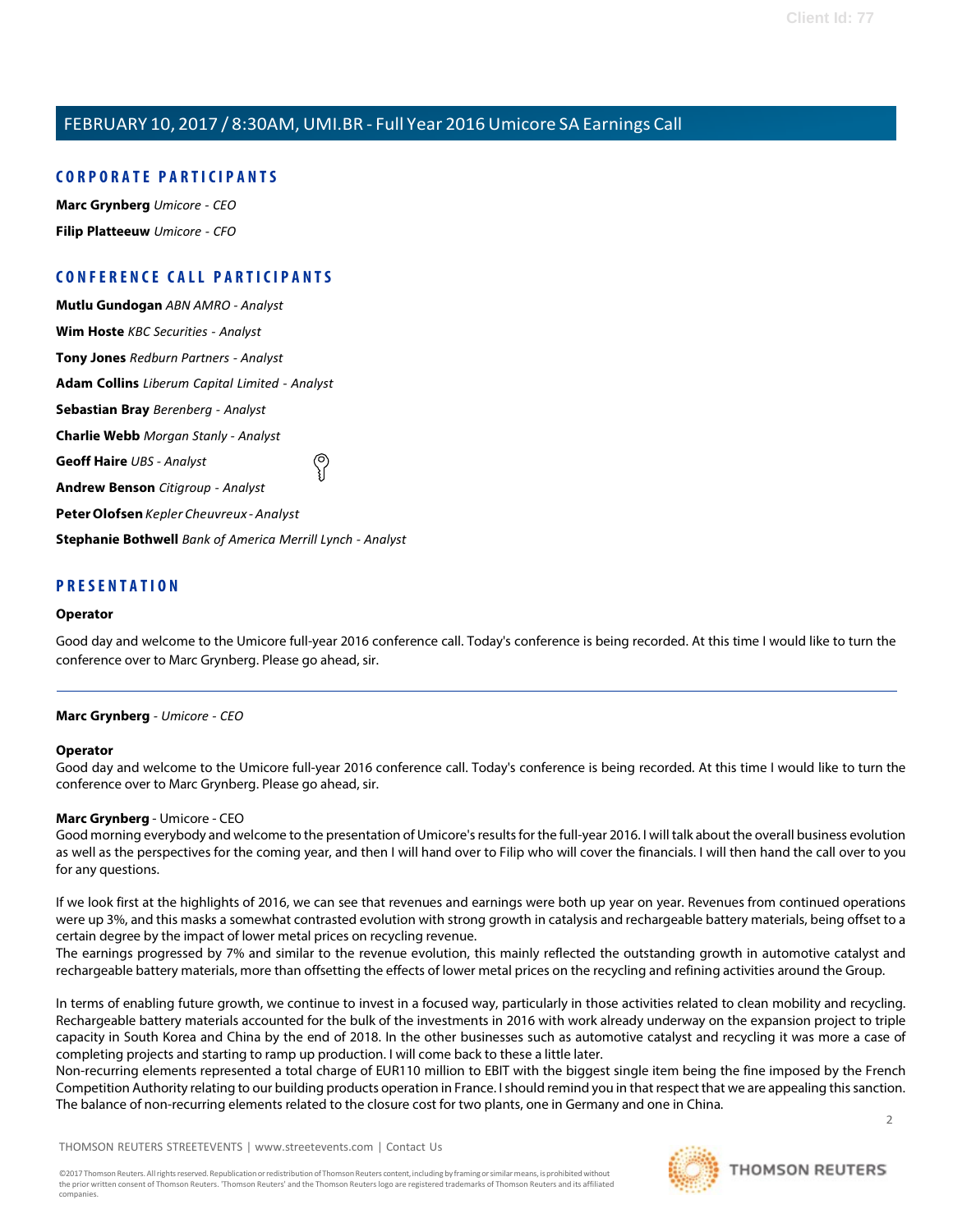Considering the financial performance of 2016 as well as the growth prospects of the Company and the strength of the balance sheet, the Board of Directors will propose to increase the gross dividend from EUR1.20 last year to EUR1.30 per share this year.

The outlook for 2017 is indeed encouraging. Typically we do not provide detailed earnings guidance this early in the year. Having said that, there are certain trends that are worth pointing out that will shape our earnings profile for the full year. In Catalysis, we anticipate continued growth in both the light duty and heavy duty sides of the business. This growth will likely be less pronounced than last year as there are no major legislative steps coming into force in 2017. Having said that, there are some developments that will play in our favor, one of which is the qualification of our particulate filters for use on several gasoline-powered passenger car models.

In Energy and Surface technologies, the story in 2017 is going to be all about the growth in rechargeable battery materials with customer demand increasing really fast. The growth will likely be more concentrated in the second part of the year as this will be when the first lines of the additional capacity starts to come on-stream.

In Recycling, the volumes processed in Hoboken are set to increase gradually now that we have completed the expansion investment. As we mentioned when we announced the expansion back in 2013, the incremental volumes are expected to be somewhat less beneficial in terms of margin as we expand our reach into the supply market. This being said, the value-creation potential of the expansion is also confirmed.

So overall, without yet providing you with an expected earnings range for 2017, which I will do towards the end of April as usual, we can say with confidence that we are well on the way to reaching our Horizon 2020 goals in terms of earning growth, balancing the portfolio and being a clear leader in clean mobility and recycling.

If we turn now to the business review and start with Catalysis, this was the business where we saw the best performance in the group with revenues up by 6% and recurring EBIT up by 23% to EUR152 million.

In automotive catalysts, we recorded strong volume growth in both light- and heavy-duty application. In the light-duty segments, Umicore's performance outstripped that of the global car market and this was particularly pronounced in Europe and in China. In Europe, this was mainly down to the success of recently-launched gasoline platforms on which our catalysts are present.

In China, Umicore's growth outpaced that of the market due to our strong exposure to international car OEMs which has been growing faster than local producers. The growth in other regions was less pronounced, although it should be mentioned that our presence with Japanese car producers has been increasing steadily. Staying of the light-duty theme, it is also worth pointing out that Umicore has secured major awards for gasoline particulate filters in Europe and China for engine platforms that will be launched towards the end of 2017.

With regards to heavy-duty diesel applications, we continue to grow this business steadily in the markets where we are present, mainly Europe and China. Overall, the performance of automotive catalysts benefited from the good product mix and was boosted by the scale effects that we are now seeing at the recently completed investments ramp up to maximum capacity. Revenues for the smaller precious metals chemistry business units were slightly down year on year.

Energy and Surface technologies also posted a very strong performance in 2016. Revenues were up by 4% and recurring EBIT by 16%. The vast majority of the growth came from the higher volumes in rechargeable battery materials, particularly from NMC materials for use in the transportation segment.

By now, most car manufacturers have developed an electrification strategy and we are also seeing the introduction of larger batteries that enable longer driving range and provide overall better performance at a lower cost. The growth in electrified drive trains for public transportation such as buses is also taking off with China at the forefront. We are exceptionally well-placed to benefit from the growth in this segment due to our long industrial track records, diversified customer base and wide range of NMC products.

The cobalt and specialty materials activities recorded stable revenues with better sales volumes compensating for the effect of lower cobalt and nickel prices on the refining and distribution activities. Profitability was higher largely due to the combined benefits of the volume growth and cost reduction measure. Electroplating had another strong year with product innovation opening the door to new application in the portable electronic segment such as wearables and new generation smartphone. In the electro-optic materials and thin-film products businesses revenues were lower.

Turning now to Recycling where revenues were 3% down and recurring EBIT was 12% lower than the levels of 2015. This reflected the impact of lower metal prices across different activities. In the precious metals refining business, revenues were slightly down year on year due to lower demand for specialty metals as well as lower received prices for PGMs. We completed the Hoboken maintenance shutdown in December, which you will recall has been brought forward from early this year and implemented certain investments in auxiliary equipment during that same time. While process volumes in the fourth quarter were impacted by the shutdown, yearly volumes were in line with those of 2015. Supply mix reflected good availability of complex residues coming from the non-ferrous refining and mining industry.

Revenues for jewellery and industrial metals were stable compared to the previous year with higher activity in gold refining offsetting lower demand for silver products. Revenues for platinum-engineered materials increased slightly as a result of higher demand in its main end-market. In precious metals managements, the contribution from the trading activity was lower due to the unfavorable metal price environment while revenues of technical materials were slightly down as trading conditions remained challenging, particularly in Europe.

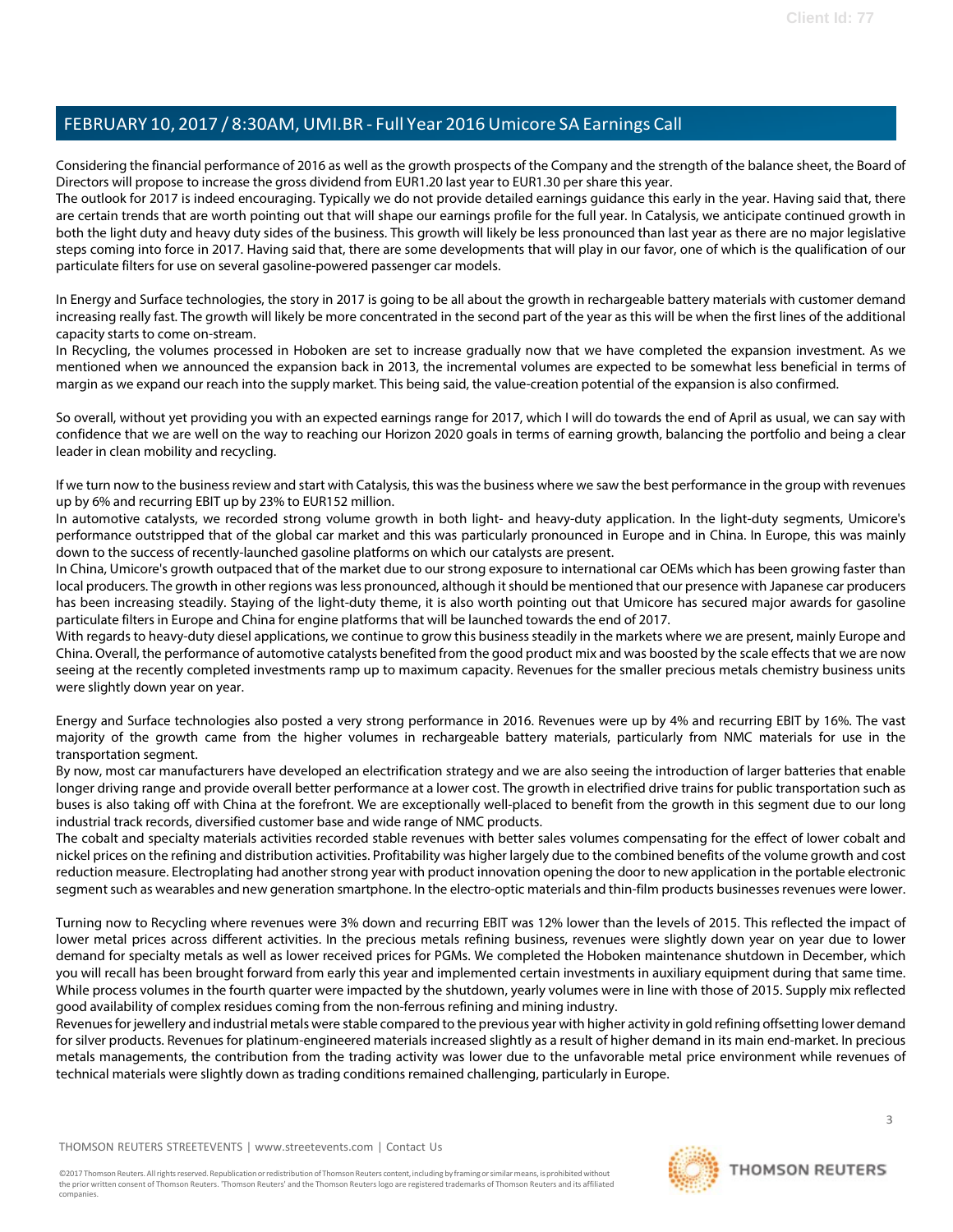Looking now at growth investments, we have a very clear focus on clean mobility and recycling projects. In the Catalysis business group, we have completed a major wave of expansion investments, the most recent of which was our new facility in Thailand. As a new production and technology investments reach their full capability in catalysis, this will further enhance the scale effects throughout the business.

In Energy and Surface technologies, the accent is very much on the expansion of NMC production. The investments in South Korea and China are well underway and we anticipate that the first production from these expanded operations will start in the second half of this year. The demand has been growing incredibly fast and the new lines are needed just to keep pace with current demand. At Hoboken, as I have mentioned, the auxiliary investments were completed during the maintenance shutdown in December and we have started to ramp up capacities in advance. And related to the capacity expansion, we are also carrying out a series of investments to further reduce metal emission. This will focus in the first instance on the revamping of the lead refinery in order to reduce the risk of lead emissions and further improve occupational health in the plant.

Turning now to the discontinued operations, revenues for building products were down year on year as demand in France, the largest market for the business unit, remained subdued. We did, however, see some signs of recovery in this market and that bodes well for future demand. The product mix also evolved positively with a higher percentage of surface treated products sold during the year. As we mentioned a while ago, we have initiated a process to divest the activities and have in the meantime received expressions of interest from a number of parties, both industrial and financial. We will be analyzing these initial bids during the coming week. You will also recall that we completed the sale of zinc chemicals to OpenGate Capital effective from November 1 last year and the activities of zinc chemicals therefore contributed the revenues and earnings of Umicore for 10 months.

Safety performance was unsatisfactory in 2016 with 59 accidents compared to 47 the previous year. Although a high percentage of all plants have an outstanding safety record and achieved fewer accidents year after year, there remains some areas where it is proving harder to make the required breakthrough. We are stepping up our efforts across the board and all possible areas for improvement are being looked at. Finally, the overall number of people employed at Umicore was lower at the end of 2016, reflecting primarily the sale of the zinc chemicals operation. And with that, I would like now to hand over to Filip who will cover the financial items.

# <span id="page-3-0"></span>**Filip Platteeuw** *- Umicore – CFO*

Thank you, Marc, and good morning everyone. As you saw from our numbers, we have increased our revenues in 2016 despite significantly lower average metal prices than in 2015. On average, our revenues also became more profitable, resulting in an increase of our recurring EBIT and recurring EBITDA Group margins.

The clean mobility businesses drove this uplift with recurring EBIT for Catalysis and Energy and Surface technologies increasing 23% and 16% respectively. The year-on-year comparison is distorted by the fact that in 2016 zinc chemicals only contributed 10 months to our results as it was divested effective end of October. The like-to-like comparison of our continued operations only, so excluding both zinc units, shows an increase of our revenues of 3.1% and an increase in both our recurring EBIT and recurring EBITDA of 7%.

When comparing our recurring EBIT of EUR 351 million to our full-year guidance, one should account for the missing two months of contribution from zinc chemicals, which in our guidance was estimated at EUR3 million.

The return on capital employed for the Group stood at 14.6% in 2016 and continues to close in on our 15% target and is already well above our 12.5% hurdle rate. Catalysis, which is a segment that employees most capital, was the main driver behind this increase, generating a return on capital employed of 16.6%.

Now, in spite of the substantial investments supporting the growth in rechargeable battery materials, the returns in the segment Energy and Surface technologies also increased year on year. It's worth mentioning that in this segment, we already generated a return on EBITDA margin of over 20%. Finally, in Recycling, the metal price headwinds lowered returns in 2016, but with a return on capital employed of 26% of the segment it remains highly value creative even in a more modest metal price environment.

Our net financial debt decreased somewhat to just under EUR 300 million by end of year on the back of a solid net cash flow that included two important one-offs. One was the payout of EUR 69 million for the fine imposed by the French Competition Authorities related to our building products units and on the graph included under the operating cash flow label. The second important one-off was the cash proceeds from the sale of our zinc chemicals unit on the graph included in the other cash flows. On net working capital needs were stable year on year. CapEx spending increased, mainly driven by our strategic growth projects. But I will come back to that in a minute.

While our cash tax charge of EUR72 million was below the relatively high level of 2015, you would have noticed that in line with earlier guidance our recurring effective average tax rate increased to 25%. This is for the full Group.

Our CapEx spending in 2016 reflects the growth priorities we set out as part of our Horizon 2020 strategies, and in particular the acceleration in the field of rechargeable battery materials. The sizable increase in CapEx for Energy and Surface technologies included the start of the investment works. We tripled our total capital material capacity as well as the acquisition of the NMC patents from 3M.

In Catalysis, CapEx in 2016 was lower than in previous years and included amongst other the new production facility in Thailand. Finally, in Recycling CapEx also decreased compared to 2015 and consists mostly of the auxiliary equipment investments in Hoboken.

THOMSON REUTERS STREETEVENTS | [www.streetevents.com](http://www.streetevents.com/) | [Contact](http://www010.streetevents.com/contact.asp) Us

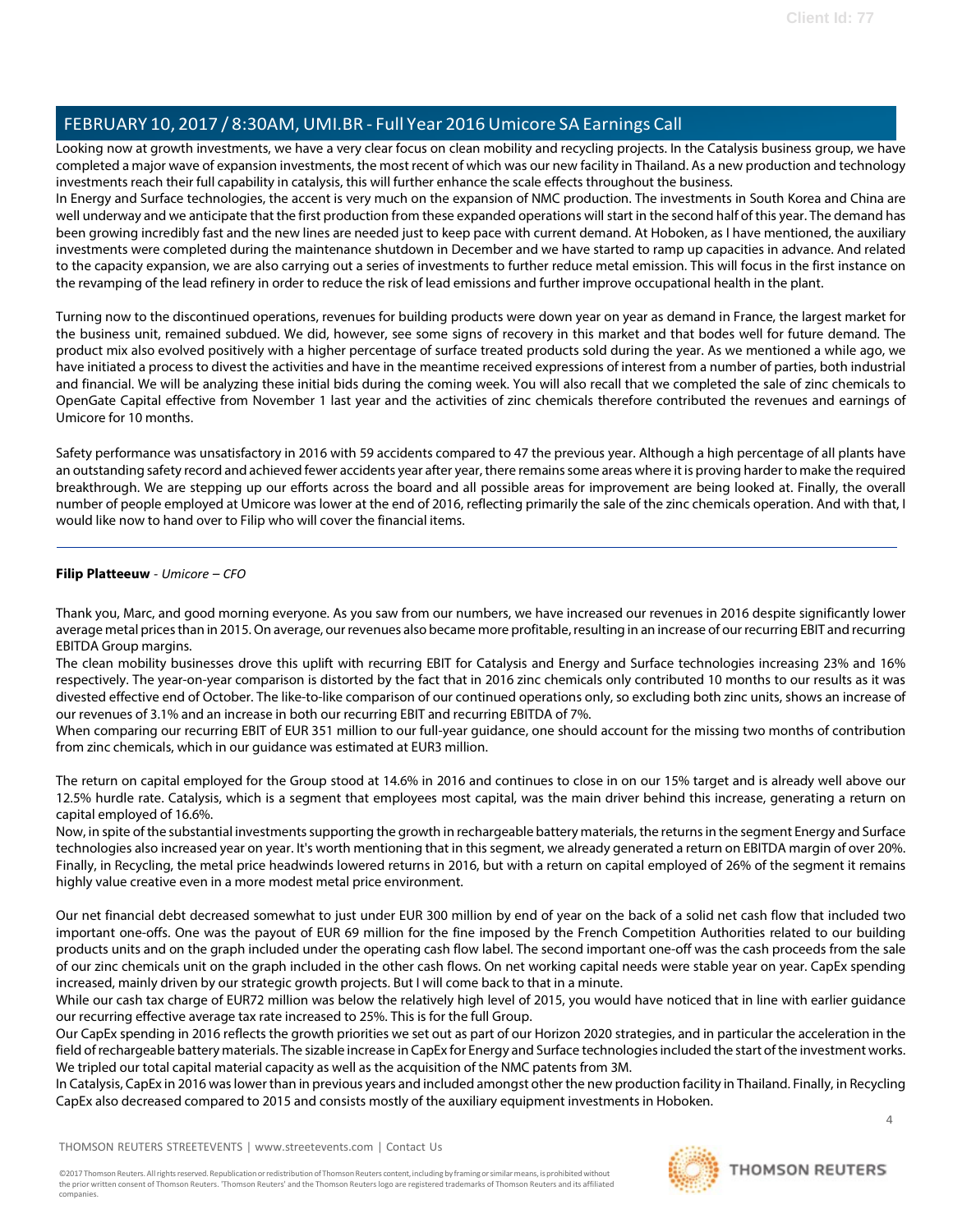Our recurring earnings per share was somewhat lower than in 2015 due to higher taxes and higher financial costs, mostly related to negative Fx results. In view of our improved operational performance in 2016, our robust net cash flow and capital structure, the Board will propose to shareholders a dividend of EUR1.30 per share compared to last year's EUR1.20. This 8% increase reflects the confidence in our strategic plan and a continued commitment to attractive cash returns for our shareholders notwithstanding our important organic growth investments. As already mentioned, our solid capital structure remains broadly unchanged compared to last year's level as illustrated by a net gearing ratio below 15%.

Finally and importantly, we accounted for substantial non-recurring items last year, amounting to a total loss of EUR110 million on EBIT level. Close to two-thirds of this amount was already accounted for in our June numbers and consist of the French Competition plan. We also incurred additional restructuring charges in the second half of the year, totaling EUR43 million on a full-year basis. Most of this amount relates to planned site closure in Germany as part of the consolidation of the European production base of automotive catalyst as well as the closure of a production site in China for our technical materials business unit.

A price increase in certain metals towards year end resulted in a reversal of some EUR16 million of past impairments of permanently tied-up metal inventories. This concludes my comments and I hand back to you, Marc.

#### **Marc Grynberg** *- Umicore - CEO*

Thank you, Filip. Before turning to questions, I will wrap up the key messages from today's results publication. Overall, it has been another strong year for Umicore. We recorded very good growth in our clean mobility related activities and this more than offset the impact of anemic metal prices on the various recycling activity.

Our focused growth initiatives are putting us in an even more competitive position and are also starting to deliver important scale effects particularly in catalysis. Demand for our battery materials is growing at a spectacular pace and our fast additions to capacity should start to have visible effect in the second part of the year.

In summary, I would say that we are well on our way to delivering on our Horizon 2020 goals of being a clear leader in materials of clean mobility and in recycling, in doubling the size of the business and bringing more balance to our portfolio. With this, I would now like to open the call to questions. And in order to make the Q&A run smoothly, please limit yourself to a maximum of two questions per person at any one time. Thank you.

# **Q U ESTI O N S A N D A N S WE R S**

#### **Operator**

(Operator Instructions) Mutlu Gundogan, ABN AMRO.

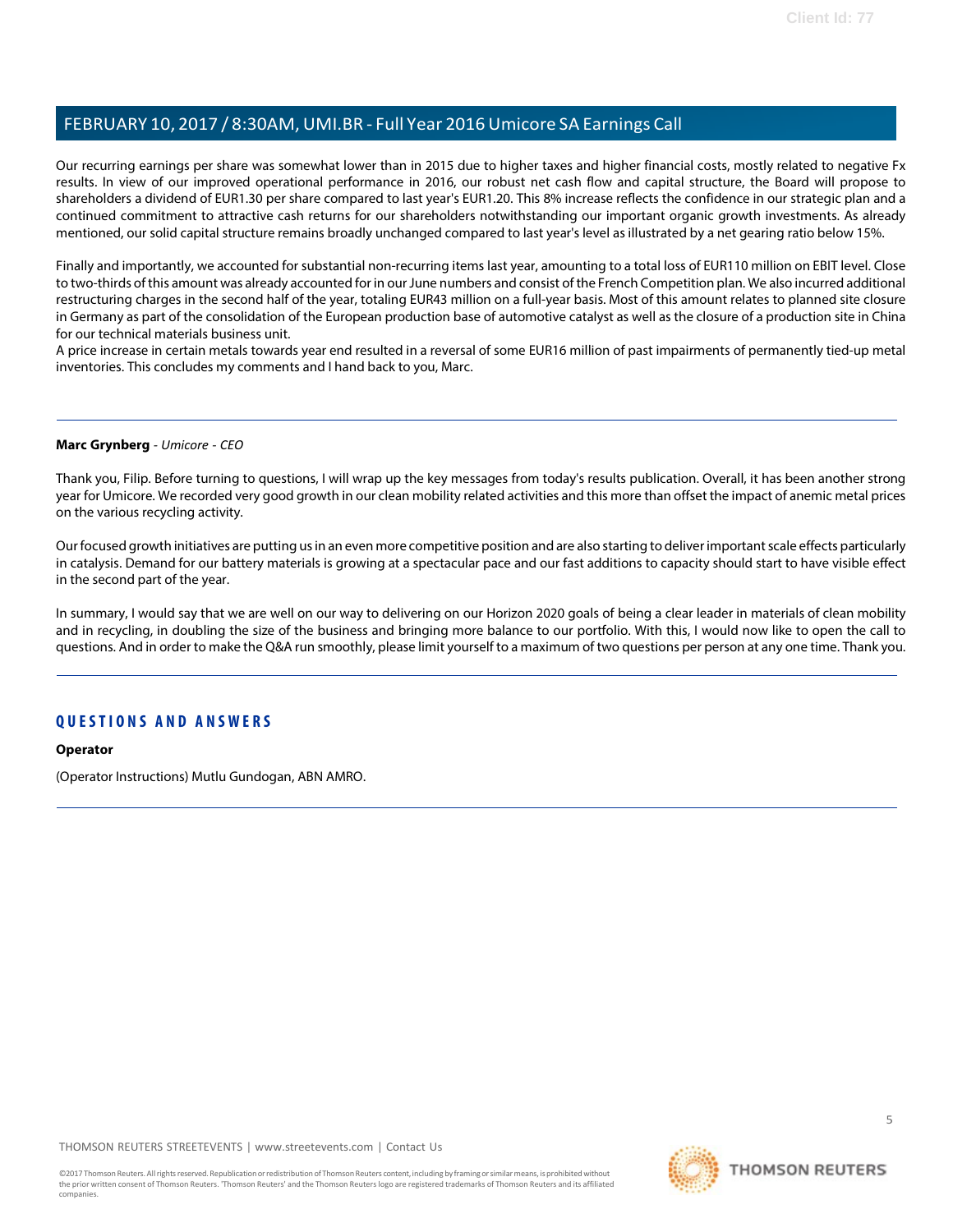#### <span id="page-5-0"></span>**Mutlu Gundogan** *- ABN AMRO - Analyst*

Two questions it is. The first on catalysis. When you say that you have secured major awards for gasoline particulate filters in Europe and China, does that imply that you have gained market share versus your competitors? And then secondly on recycling, can you tell us which metals you have hedged in the last six months? Thank you.

#### **Marc Grynberg** *- Umicore - CEO*

I will start with the GPF question and then handover to Filip to talk about the hedges. The GPF business is an emerging business. So everybody is starting from scratch. As you know, it's an addition to the current catalyst systems that are being fitted to a gasoline engine. And I would not claim that we are gaining market share, I would say that we are actually having our fair share of the market in that new business segment.

#### **Filip Platteeuw** *- Umicore - CFO*

On the hedges, maybe as a recall, as we mentioned before around mid-year 2016, we have entered into some hedges for precious metals around the Brexit timing and we have added towards the end of 2016 some hedges on the base metals.

#### **Operator**

<span id="page-5-1"></span>Wim Hoste, KBC Securities.

#### **Wim Hoste** *- KBC Securities - Analyst*

Two questions from my side, both on recycling. Can you first elaborate on the market conditions for the so-called specialty metals indium, tellurium, et cetera? I think there was a mentioning in the press release that there was a somewhat increased demand towards year end. Can you maybe elaborate on stock levels, et cetera, you see in the industry in China maybe? And then how do you expect this business to evolve?

And then secondly, general question on the supply mix availability for recycling annual contract booked for 2017, how does it look like, is it still mainly growing in, yeah, the mining industry part? Can you elaborate on that?

# **Marc Grynberg** *- Umicore - CEO*

Let me start with the second question. The mix, based on what we see today, remains pretty much in line with what we said earlier with good availability of residues coming from the mining and the non-ferrous smelting industries indeed. And this is where most of the growth continues to happen. While I can confirm that there is continued competitive pressure on certain segments of end-of-life products such as the spent catalyst and electronics product where the growth is, let's face it, less buoyant than in the industrial segment. So nothing really changing in that respect. The availability is relatively good.

In terms of secondary metals, coming to your first question, we have seen a little bit of an uptick in demand for certain secondary metals towards the end of the year. This being said, the trend of last year is relatively unbroken unfortunately. And for most secondary metals the demand patterns remains fairly anemic I would say. And the level of stocks, especially of excess stocks in China remain very high. There are only a few exceptions in terms of demand and metal prices. But overall the picture remains subdued at this point in time.

#### **Operator**

Tony Jones, Redburn Partners.

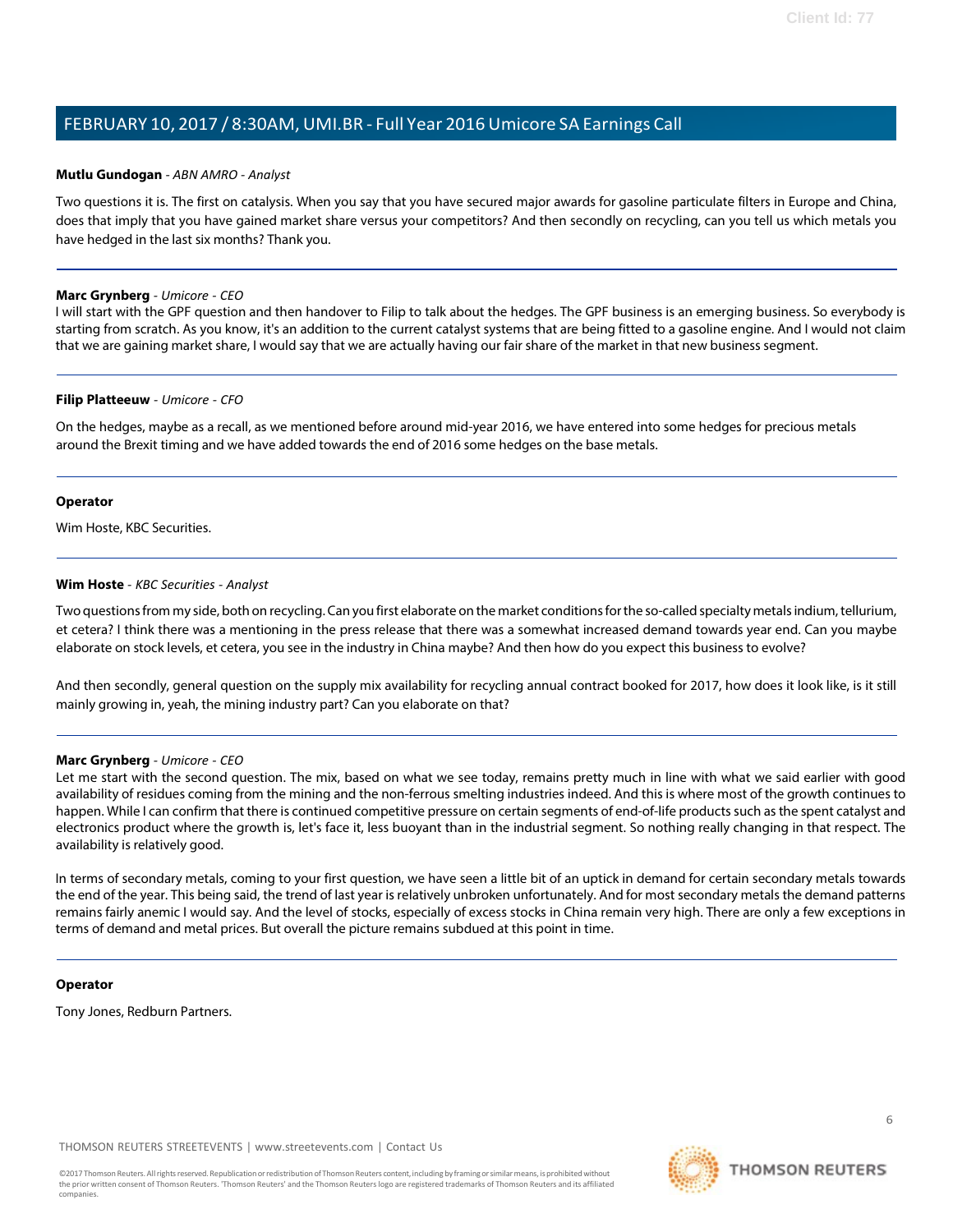# <span id="page-6-0"></span>**Tony Jones** *- Redburn Partners - Analyst*

Thanks for taking my two questions. Firstly, could you give us some help on guidance for Group CapEx for 2017 and then maybe comment on whether we're at that cyclical peak for the next few years?

And then secondly, thinking about battery materialsin the ramp up, with the scale of the expansion I just wanted to try and reconcile some of the costs with the growth so I can think better about margin. So on the cost, do we take the full capital cost and then assume the added cost in the coming year or it was just going to be a function of your depreciation and accounting policy, so maybe it's like 5% of that number? And then on to get to the margin, thinking about the revenue growth, do we assume that the pace of expansion that you've got in 2016 might be two or three times higher in the coming year given the expansion?

#### **Marc Grynberg** *- Umicore – CEO*

Okay. I will try to address the second question, which is highly sophisticated, I must say, and then handover to Filip to talk about CapEx. I will try to put it in somewhat simpler terms and say that the growth in battery materials, the growth in revenues is going to be accompanied by an improvement of margins going forward because, despite the very large investments required and the fact that these will add significant depreciation charges to the P&L, the reality is that the scale effects will continue to play out as we expand the business rapidly and massively. So I cannot give you a quantified guidance in terms of margin expansion and can only confirm at this stage that you should expect both revenue and margin growth going forward. And I will now handover to Filip for the CapEx.

#### **Filip Platteeuw** *- Umicore - CFO*

So it's a bit early to give really specific CapEx guidance but I would say that we should see a higher CapEx in 2017 than the level we've had in 2016 because exactly because of what is happening in battery materials and the acceleration. You refer to cyclical, I recall when we had the Capital Markets Day we made some statements. There was one important caveat which was what will happen in rechargeable battery materials and precisely there we see a rapid acceleration, and obviously that will have an impact on the CapEx.

#### **Tony Jones** *- Redburn Partners - Analyst*

Can I just ask a follow-up about that? So very useful insight for this year. Should CapEx then start to fall away, are we at that point where we're sort of at that maximum investment phasing to get to your 2020 target?

#### **Filip Platteeuw** *- Umicore - CFO*

Again, it's way too early to give specific guidance for 2017 and also 2018. But again the story that we have in battery materials and the acceleration means that we will have a high CapEx profile. And as Marc mentioned, those CapEx capacity will obviously, if we utilize, will have an important contribution to our results. So stick to 2017, we should have a higher CapEx compared to 2016 driven by battery materials. And obviously if you see what's happening in the industry that is not a question of one year to another, it's really a structural trend for the next just couple of years but longer term.

#### **Operator**

Adam Collins, Liberum Capital Limited.

# <span id="page-6-1"></span>**Adam Collins** *- Liberum Capital Limited - Analyst*

I had two in energy and ST. The first one is, what scope is there to increase volumes in RBM in the first half? Obviously there is going to be something

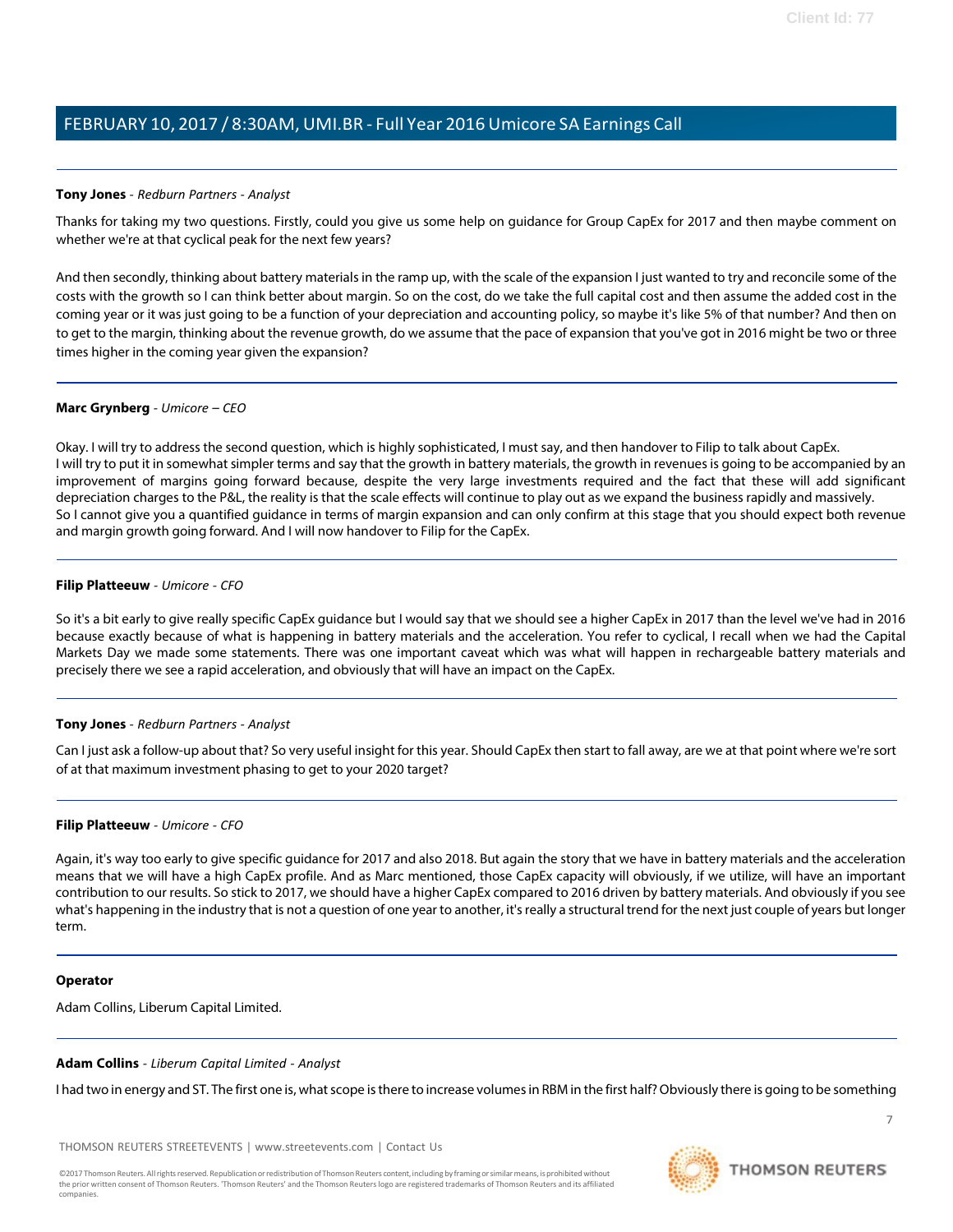of a pick up in the second, but is there any scope to grow in the first half due to the China de-bottlenecking.

And then the second question is, we've seen a significant increase in both the cobalt and nickel price through last year. My monitor is saying that the Europe spot price was up 80% for cobalt and 35% for nickel primarily in the second half, and that's going to drive at current rate a higher average price for the coming year than last year.

I wondered if you could talk a little bit about the significance of lower cobalt and nickel prices in terms of the division last year and what kind of magnitude of impact could that have in terms of profitability in the coming year if those current spot rates prevail?

# **Marc Grynberg** *- Umicore - CEO*

First, there is indeed some scope for volume growth in RBM in the first half of the year. Although that will be relatively limited because, as you have indicated, this is coming from de-bottlenecking investments and relatively limited capacity additions investments that were made in our Chinese operation. And thus far we mentioned that the effect will be more pronounced in the second half of the year when we started to have the first effect of the major capital investment program that was announced in the first part of last year. But, yes, all in all there is scope for volume increase in the first part of the year and albeit at a relatively modest pace compared to what you should expect in the second part of 2017 and 2018 and 2019.

Let me then move to the metal price question. There is no doubt that cobalt price has increased quite sharply in the past few weeks. Just for the avoidance of doubt, this could not have an impact on the results in 2016 because the increase happened in the last few days of 2016 and the average price for the full year and also for the second part of the year was very low and stayed very much depressed. So it should be a little plus for refining, recycling and distribution operations of cobalt-related products in the course of 2017 if prices remain where they are today. On the other side the supply conditions are also taking into account the fact that there is increased pressure on ethical supply and it means that the payables tend to increase across the Board.

#### **Adam Collins** *- Liberum Capital Limited - Analyst*

Sure. Maybe just for the avoidance of doubts, could you just confirm, in terms of the manufacturing businesses, the higher cobalt prices have passed through and therefore has no negative impact on margin.

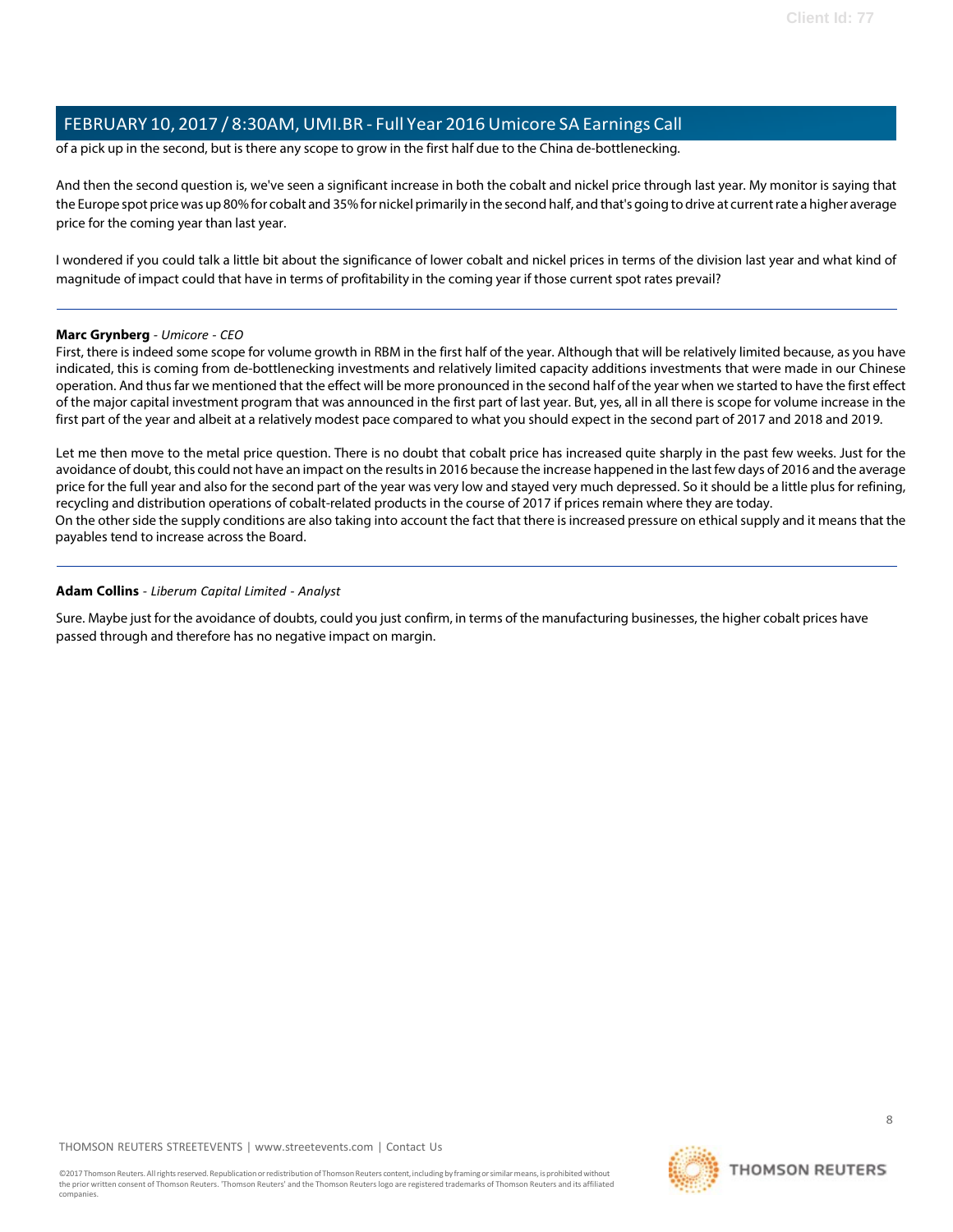#### **Marc Grynberg** *- Umicore - CEO*

Indeed I can confirm that. And if we come to nickel, actually nickel price is still very low. So that is still around \$10 a kilo, in our view it's marginally better than of course than when it was at \$9.

#### **Adam Collins** *- Liberum Capital Limited - Analyst*

My monitor is suggesting the current spot price, the rate is roughly 10% ahead of the average of 2016, so marginally better.

#### **Marc Grynberg** *- Umicore - CEO*

Yes, but it's really marginal. And we're still far of price levels that would be first of all sustainable for the entire industry value chain. And secondly where you would have a visible and notable positive impact for recycling and distribution activities. So on nickel I would not count too much at this point in time if prices stay where they are.

#### **Operator**

<span id="page-8-0"></span>Sebastian Bray, Berenberg.

## **Sebastian Bray** *- Berenberg - Analyst*

I would have two, please. Within recycling, could you please give some idea of the expense or at least magnitude of the margin dilution you could expect on an incremental basis from the new Hoboken capacity and if at all how this will -- how this plays against the potentially higher metal pricing environment in 2017, just in sort of directionality terms?

And secondly, could you provide any guidance on the magnitude of the restructuring charges you expect to incur in this year?

#### **Marc Grynberg** *- Umicore - CEO*

It's a bit too early to provide some quantified guidance above the effect that you mentioned in Hoboken. We have just restarted the facilities, so we need to gain a bit more experience with how things work. And metal prices, as I mentioned, of course, precious metals prices and PGM prices are somewhat better than the average of 2016. So that should be a plus indeed while secondary metal prices are still very much subdued and not to stay depressed. And demand for this the secondary metals is also very much depressed still as we speak.

And it is actually too early to stay how these two effects the margin dilution on the supply side and the metal price effect will play out. I would prefer to wait until we have better visibility of the actual performance towards the end of the first quarter and when we provide actually directional guidance and quantified guidance to comment a bit on these effects.

Then let me address your second question about the restructuring charges. I mean, at this point in time I do not expect major restructuring effects or decisions actually in 2017. This being said, as you know, we are in the process of streamlining the portfolio of the activities, and there are certain number of divestments that are being considered or actually that are in the pipeline. And it is too early to tell where this would lead us in terms of impact under the P&L. But I cannot rule out that this would have either a positive or a negative impact on the P&L. We'll see how things play out.

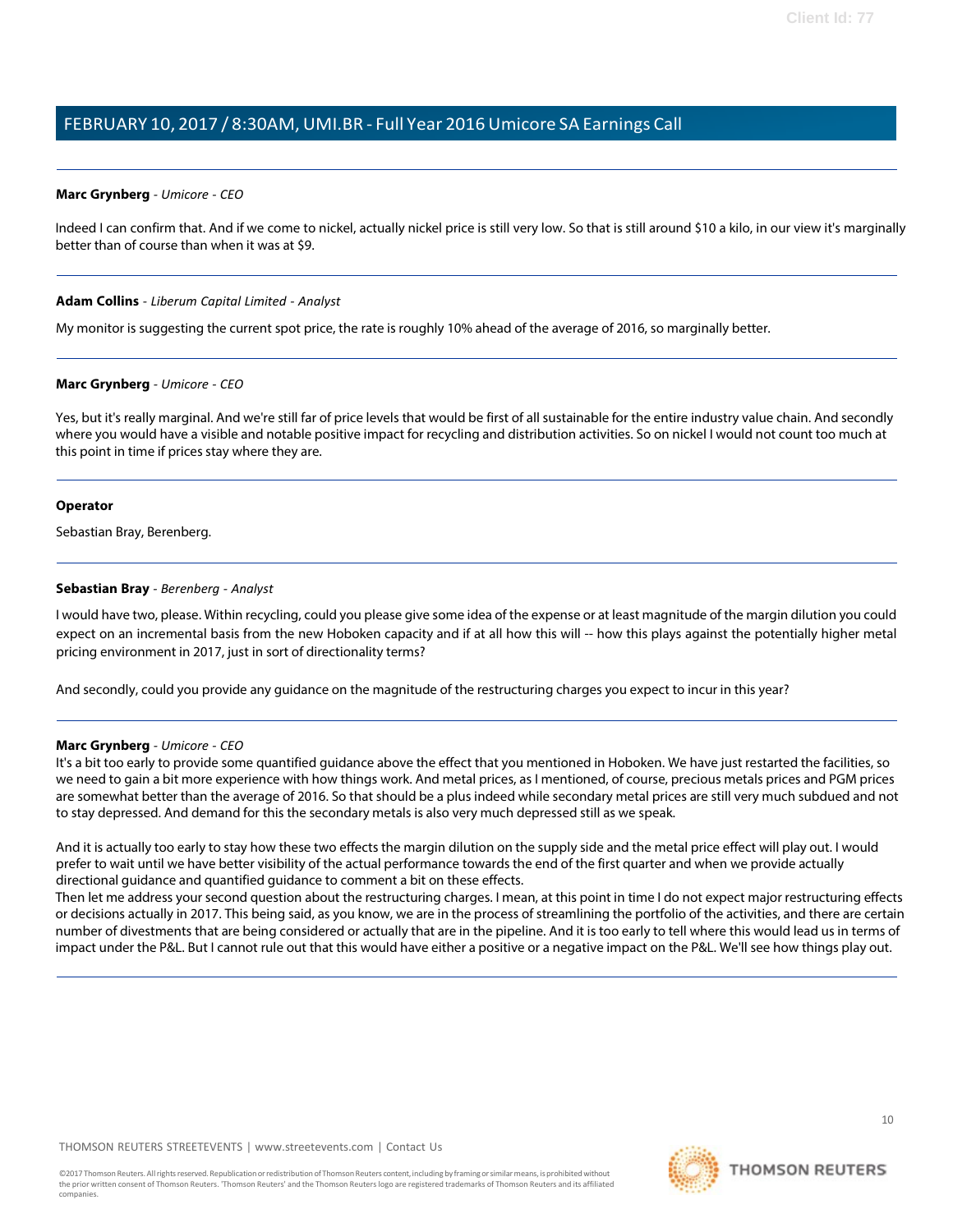## **Sebastian Bray** *- Berenberg - Analyst*

So if I could just follow up quickly on the, more on your comments related to the catalysis division. You said they're not -- you're not expecting many regulatory drivers for this year, but we've heard one or two of your competitors talk about pre-stocking and front running of regulation. In your view, do you not see that being a potential issue or having an uplift number?

## **Marc Grynberg** *- Umicore - CEO*

Yes. When we talk about the particulate filters for gasoline effect, this would actually belong to the category of development that you mentioned.

#### **Operator**

<span id="page-9-0"></span>Charlie Webb, Morgan Stanly.

#### **Charlie Webb** *- Morgan Stanly - Analyst*

Justtwo from me then. First off, in your catalysis business, I was wondering if you have seen any change in the diesel penetration ratesin the second half of the year and kind of what you are thinking about that as we move into 2017, whether that could pose -- start to pose headwinds to you.

And then secondly looking at the automated battery business, there has been some comments coming out of China about greater pricing pressure on battery manufacturers. Are you seeing any of that filter through into your business or do you feel relatively comfortable around the pricing environment for your cathode materials?

# **Marc Grynberg** *- Umicore - CEO*

Let me first comment on the diesel penetration. As far as we see it, no major change in the second half of the year and so the diesel market share remains roughly stable year on year. And this is quite relevant to the performance of the catalyst manufacturers given the difference in revenue and margin potential between gasoline and diesel platform. So maybe contrary to popular belief, diesel is relatively stable nowadays.

Then actually coming to your second question about the pricing pressure, actually I have not seen the statement that you referred to about pricing pressure. And I would say that pricing pressure is a constant element of the battery business and has been and will continue to be, as we indicated on numerous occasions. It is important for the entire value chain to contribute to making the application more competitive in terms of performance and in terms of affordability. And in that respect, indeed pricing is part of that equation. It's not that there is a particular change in the competitive environment that would lead to a change in the pricing pressure one way or the other at this point in time.

# **Charlie Webb** *- Morgan Stanly - Analyst*

Okay. And so if incentives are reduced, is there any -- would you expect additional pressure from the industry to cut prices further or do you think it's too soon to really understand if that would happen?

#### **Marc Grynberg** *- Umicore - CEO*

We are in a situation where the supply chain can hardly follow the pace of the demand growth. So we're now at a point where this kind of tradeoffs ought to be considered.

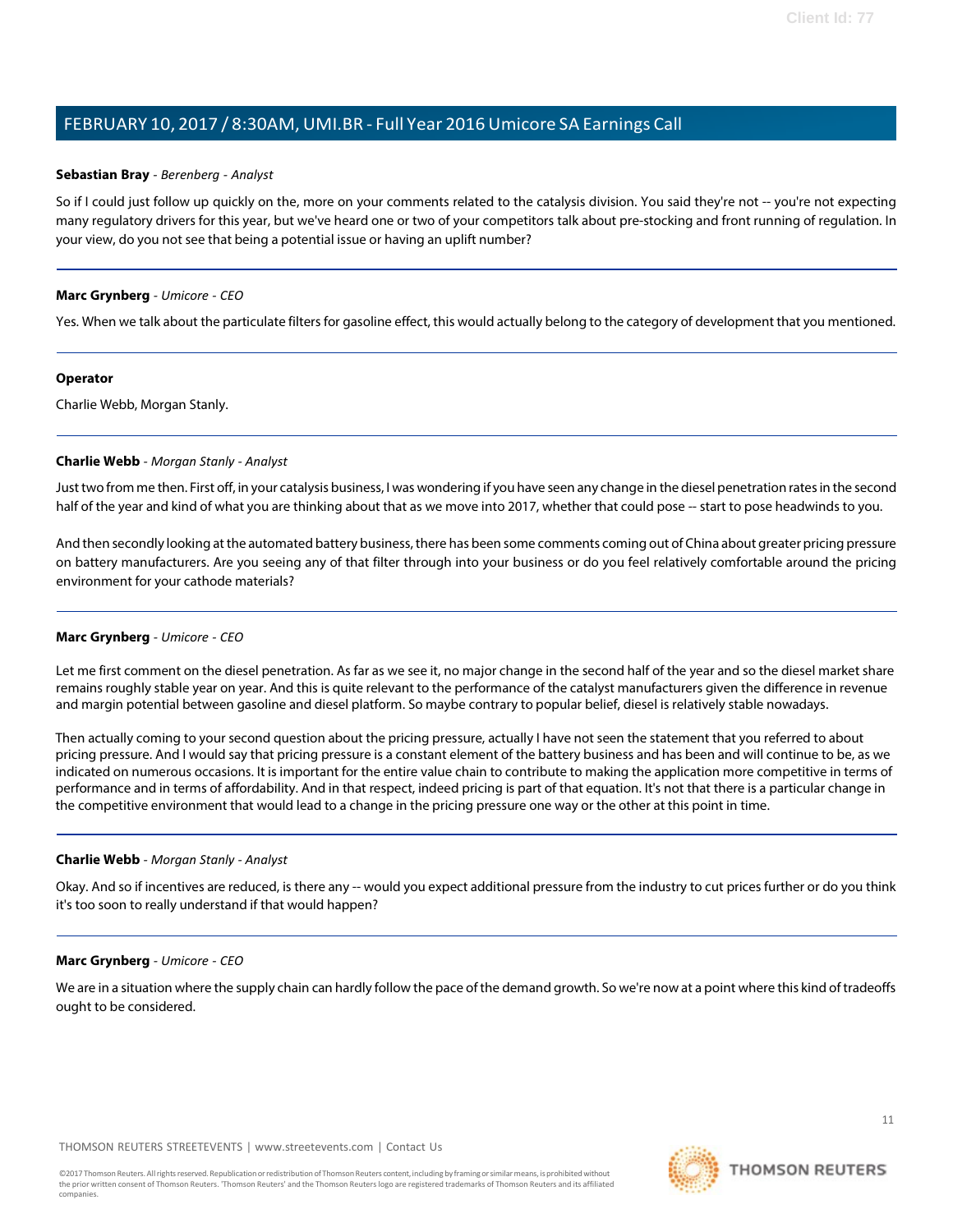#### **Operator**

Geoff Haire, UBS.

#### <span id="page-10-0"></span>**Geoff Haire** *- UBS - Analyst*

Just wanted to ask two questions. First of all, when we spoke in November at the Q3 trading statement, I believe you said that the margins that you're seeing on the new capacity contracts that you have signed were in line with that of the old. I was wondering if you could explain what has happened to change your view on where margins will be on the incremental capacity that you're seeing.

And my second question is, I wonder if you could just update us on when you expect the new capacity in Hoboken to be fully ramped up. Thank you.

#### **Marc Grynberg** *- Umicore - CEO*

If my recollection is correct, when we talked about the margin at the Q3 update, it was the overall margin and not the incremental margin.

So I think it's worthwhile reminding what we said at the time we announced the capacity expansion; that as we would have to reach into a broader market in terms of supply that the margins on the incremental volumes will not be at the same level as those of the base volumes, although the overall capacity expansion would be value creative. That's what we said. And I think we have not deviated from that. And it's sometimes difficult to make a distinction between the margins from the existing capacity and the margins for the incremental business because when securing contracts these are not divided into base load and incremental volumes. These are just your contracts. So it's a bit of an estimate, but overall, as we have to reach to a broader market this tends to be somewhat lower margin than what we used to have when the capacity was more limited. In terms of ramp-up, as we indicated, we had to trim the maintenance shutdown forward from early 2017 to December. So the maintenance shutdown was completed the same time we completed the auxiliary investments. And we have recently started the gradual ramp up. But I think it's still too early. We have just had a few weeks of operating experience. It's still too early to tell when that ramp-up will be completed. I can only confirm that it will be a gradual process.

#### **Geoff Haire** *- UBS - Analyst*

Could I just come back then on the first question I had about margin? Given obviously the statement you made (inaudible) on the back of 2014. Given metal prices have changed, then I assume does that mean that in that time period the margin dilution you would expect, it would be bigger now than it was back then when you announced this deal, announced the capacity addition?

#### **Marc Grynberg** *- Umicore - CEO*

Could you repeat the question?

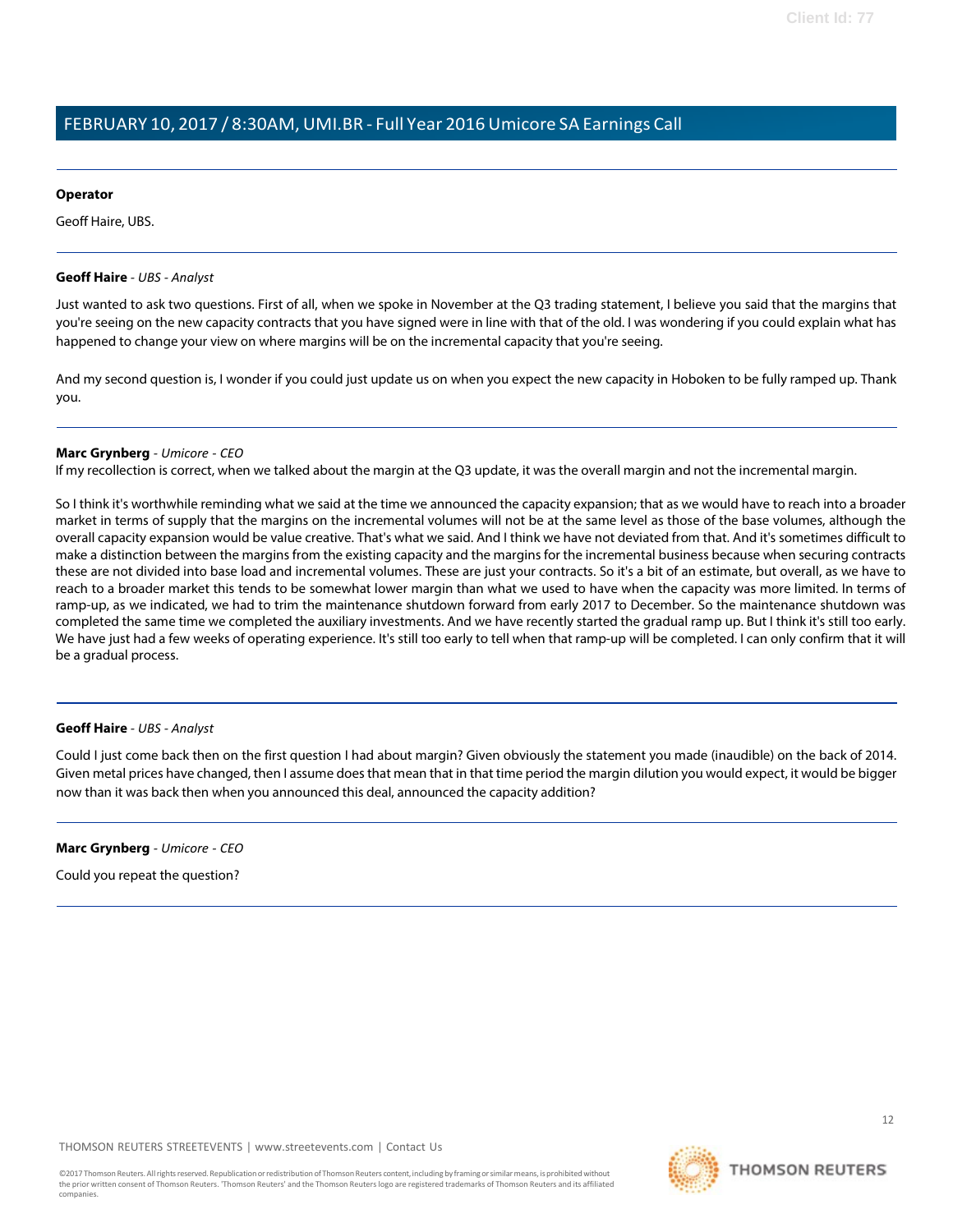#### **Geoff Haire** *- UBS - Analyst*

Yes, certainly. So whenever you announced the capacity addition, I do remember that you said that 40% capacity would have a lower margin than the current capacity that you have, the old capacity. Given that metal prices have declined from that point, doesthat mean that the dilution to the margin of the old capacity is now bigger than you initially thought?

## **Marc Grynberg** *- Umicore - CEO*

By definition, yes. What you say is just another way of explaining the metal price impact, yes, indeed. Or metal price impact now plays out to a bigger volume than in the past when the capacity was more limited. So, yes, that's the correct interpretation.

#### **Operator**

<span id="page-11-0"></span>Andrew Benson, Citigroup.

# **Andrew Benson** *- Citigroup - Analyst*

You mentioned in the release and I think you've talked about it at the start about the environmental issues. Can you just sort of define the materiality of those additional investments and what's provoked that now, what the change has been?

On the recycling division, can you just give a little bit more flesh as to your definition of the outlook because presumably if you're taking hedges, you're quite comfortable with that? So if you can perhaps give more detail on the outlook in terms of the volumes you expect to achieve, the magnitude of any margin erosion and the significance of any hedges you've put in place. Thanks.

# **Marc Grynberg** *- Umicore - CEO*

So let me start with the environmental investment related question. At Umicore, it's nothing new in the recycling activity. It's been somewhat overlooked in terms of modeling by the investment community, and that's why we felt it was necessary to remind people that we are considering to invest significant amounts of money to improve the environmental performance of our recycling facility. What we have in Hoboken is best available technology which is a benchmark for the industry. This being said, it's also the only place in the world where you have a smelter operating right next to a residential area. And because of that we are trying to continuously improve our environmental performance and reduce or eliminate any risk of emission, such as metal emissions. And that's one aspect.

Second aspect is that while some of the parts of the facilities are relatively recent. Let's bear in mind the smelter was built in the late 1990s, so it's no longer a teenager facility. Some of the other facilities were built in the wake of the investment in smelter in the early 2000s. But the rest of the site is fairly old and we have quite a number of facilities that require modernization and revamping investments that will contribute both to productivity and environmental and occupational health performance improvements. And I think this tends to be somewhat underestimated and understated that this is a fairly ancient site that needs quite a continued level of investment in order to be able to operate in such a residential environment. So we wanted to put somewhat more emphasis on that just to make sure that there is an understanding that there will be a continued level of investment required in order to modernize the facility.

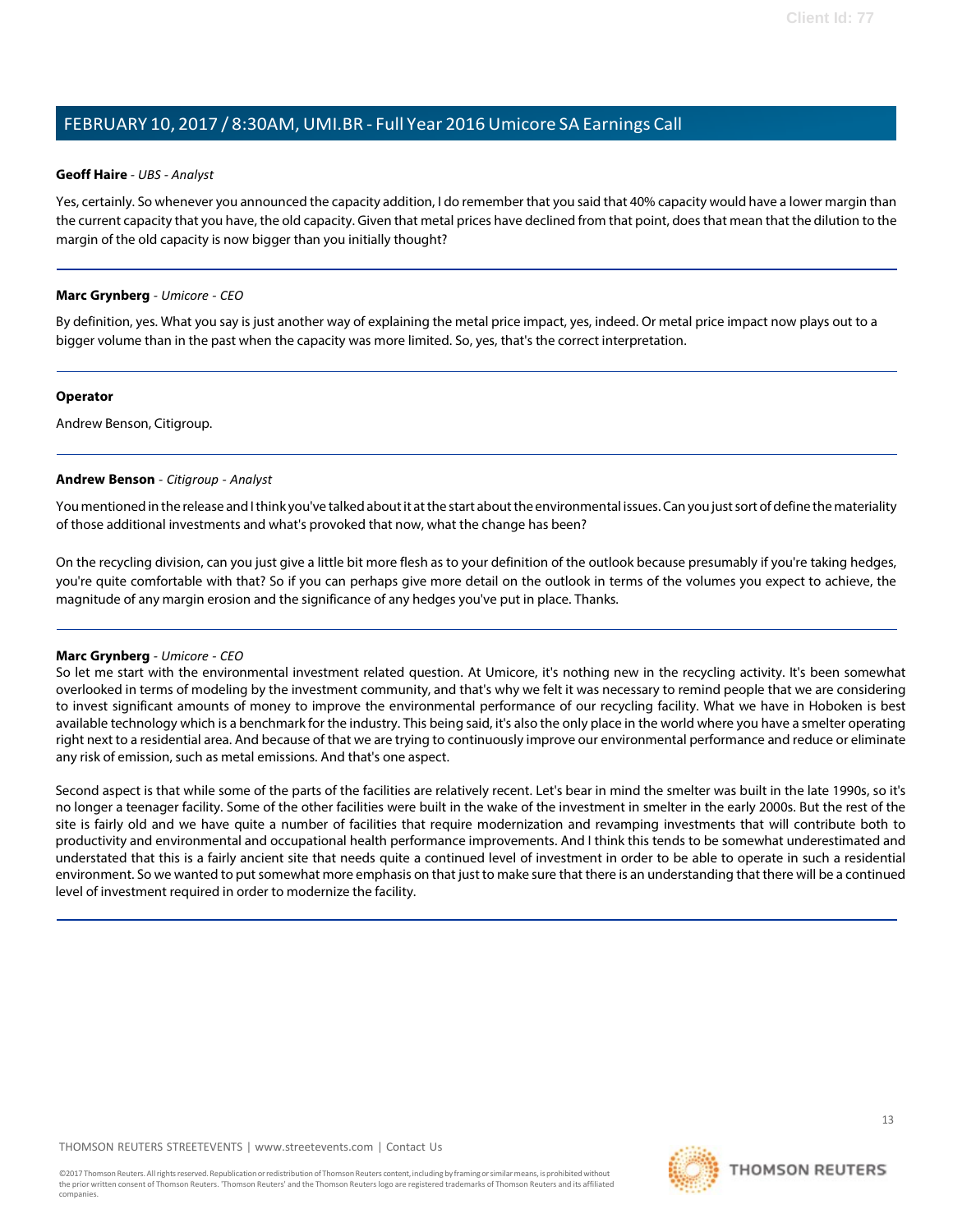#### **Andrew Benson** *- Citigroup - Analyst*

Marc, can you possibly sort of give us some quantification because I am just looking at your press release, you got a sort of non-current liability provisions that may or may not be the environmental ones, of only EUR75 million in the context of the Group. So it doesn't look like you've got much in the way of provisions for environmental. So if you could just give us some dimensional cost that would be great.

#### **Marc Grynberg** *- Umicore - CEO*

I am not talking about the cost, I'm talking about the CapEx. I am talking about CapEx required to upgrade the facility and further improve its environmental performance. So it's significant CapEx requirement for the next few years.

#### **Andrew Benson** *- Citigroup - Analyst*

Again, can I push you on quantifying the definition of the word significant?

#### **Marc Grynberg** *- Umicore - CEO*

I am not going to quantify it, suffice to say that it's material enough to be mentioned.

#### **Andrew Benson** *- Citigroup - Analyst*

Okay, thanks.

#### **Marc Grynberg** *- Umicore - CEO*

And had a question regarding the hedging.

#### **Andrew Benson** *- Citigroup - Analyst*

Yes.

# **Marc Grynberg** *- Umicore - CEO*

Filip?

#### **Filip Platteeuw** *- Umicore - CFO*

Maybe just to remind why we do the hedges, it is really to give us some visibility on a portion of our metal exposure. So when you refer to recycling, you should always remember that a large portion of our metal result is, first of all, is not hedgeable and therefore is also still open and reminding us that specially this portion of secondary metals or minor metals is still very much subdued both on a pricing and a demand level. The hedges give us some visibility on a portion of our exposure but again prevailing conditions will determine our results.

#### **Operator**

Peter Olofsen, Kepler Cheuvreux.

THOMSON REUTERS STREETEVENTS | [www.streetevents.com](http://www.streetevents.com/) | [Contact](http://www010.streetevents.com/contact.asp) Us



**THOMSON REUTERS**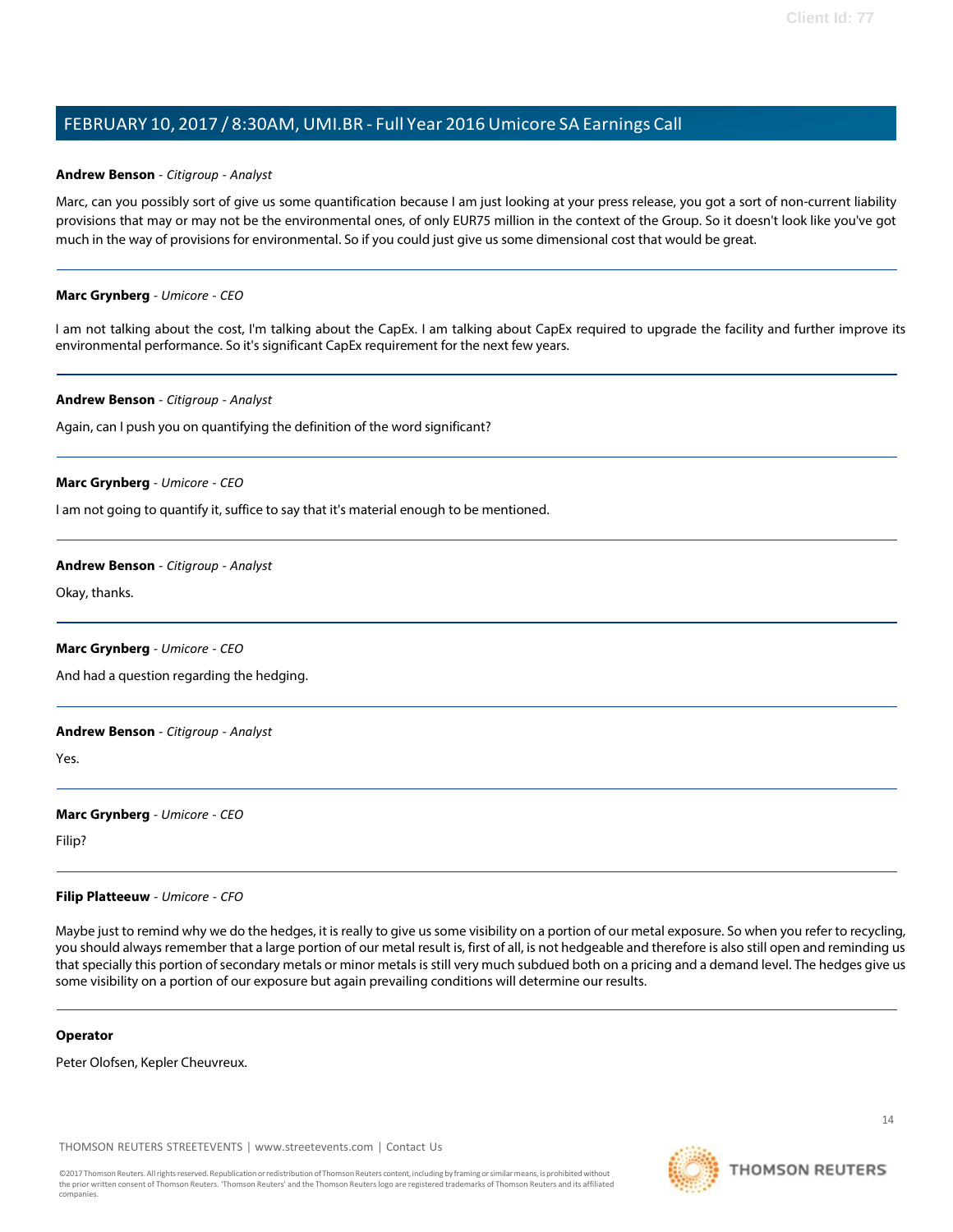## <span id="page-13-0"></span>**PeterOlofsen***- Kepler Cheuvreux - Analyst*

It's two questions. First to clarify, Filip, what you earlier said on the CapEx. You are guiding for higher CapEx in 2017. If I look at the 2016 CapEx, in the second halfthere was a sizable investmentin intangible assets. So when you are talking about higher CapEx in 2017, are you specifically referring to property, plant and equipment or does it also include intangible assets?

#### **Filip Platteeuw** *- Umicore - CFO*

It includes both, Peter, because indeed as we and specially the business that we are in also requires that indeed there is investment in intangible. That is very important to our business, to our value creation.

The only thing I would like to refer to 2016 is, as was mentioned, we included also the acquisition of the patent portfolio of 3M. But in general we do investment in intangible assets because that reinforces our value proposition to the market, so you should expect that it's both. But obviously the investments in PP&E will be sizable related to the battery business and that will be by far the major uplift.

#### **PeterOlofsen***- Kepler Cheuvreux - Analyst*

Okay, that's clear. And then on the ITC case. So you have -- your imports of materials into the US have been negligible. But what is the risk or is there a risk that [BAs] have started cases against your clients and that indirectly you might still be affected in the battery materials business?

#### **Marc Grynberg** *- Umicore - CEO*

Peter, I think there is nothing new in the case that would change the comments that we made earlier. And indeed the ITC issued an exclusion order and the impact thereof on the direct orders in US is extremely limited. So that market is very limited in size to-date.

# **PeterOlofsen***- Kepler Cheuvreux - Analyst*

But is there a potential risk that indirectly you might get it.

#### **Marc Grynberg** *- Umicore - CEO*

Again, our market is mostly outside of the US, it'sin Asia. So we are looking pretty much to a very large extent. And we are expanding as fast as we can in order to cope with the surge in demand and I think this is a clear response to the question.

#### <span id="page-13-1"></span>**Operator**

Stephanie Bothwell, Bank of America Merrill Lynch.

# **Stephanie Bothwell** *- Bank of America Merrill Lynch - Analyst*

Two short follow up questions on catalysis, if I may. So during the second half of 2016, you had 3.8% revenue growth. I am trying to establish (inaudible) isthe broader underlying trend you are seeing. So in the commentary, you do say that you were positively impacted by both mix effect and scale over the full year. So I am trying to understand how much benefit you still have from the scale ramp up in the second half of the year or whether or not that 3.8% can be broadly seen as underlying market growth.

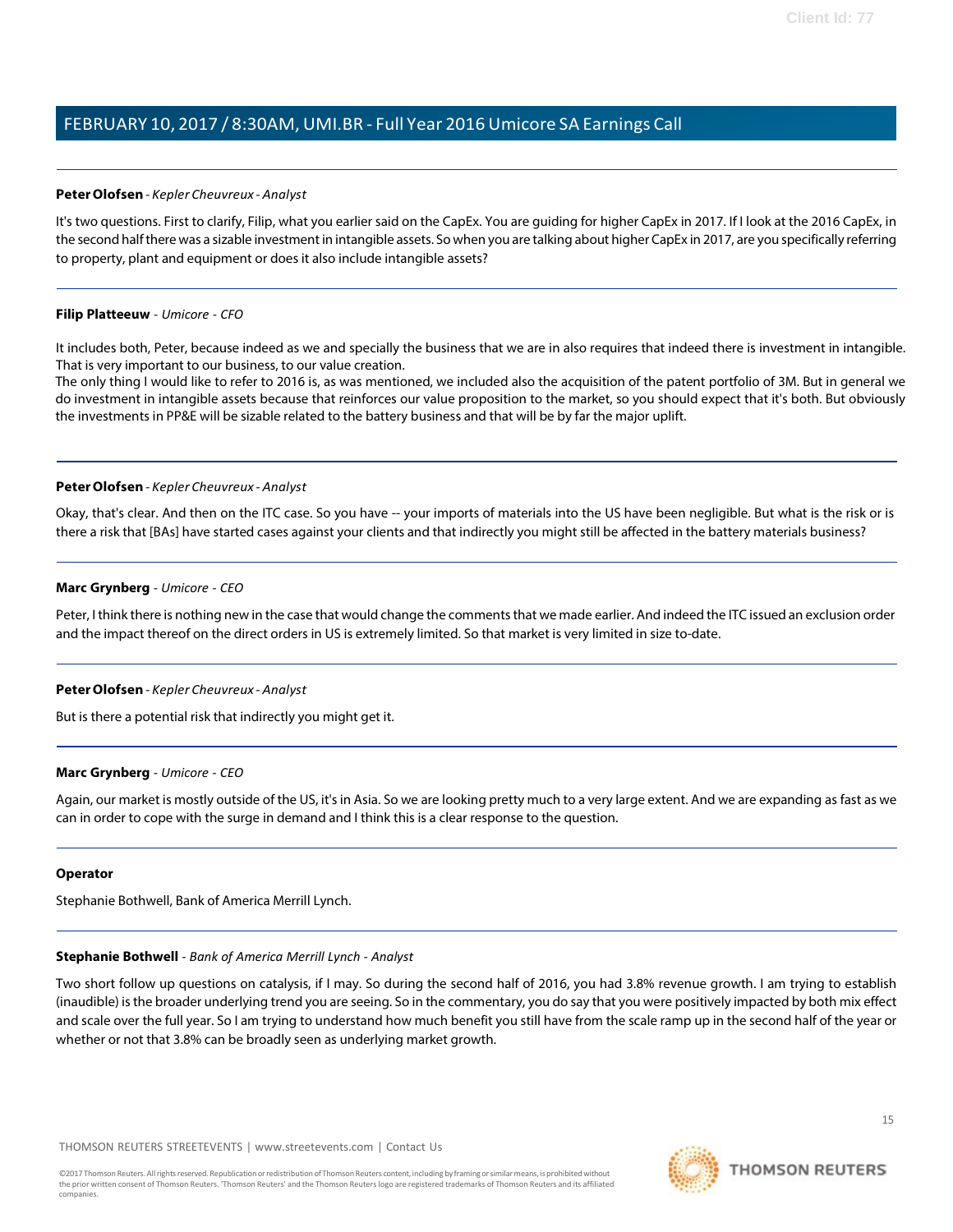And then second question was just generally on the major award that you have won on gasoline particulate filters. Is there a phasing impact through 2017 that we should consider, i.e. should all come in the second half or is it more of a first half winning, if you could give us some color there? Thanks.

# **Marc Grynberg** *- Umicore - CEO*

Let me start with the GPF question, we will start shipping towards the end of the year. But you won't get any of that in the first part of 2017. Regarding the scale effect, what we really meant was to explain the significant boost in earnings and in margins which is way larger than the growth in volumes or in revenue. And, yes, this is to a large extent done or exploited by now. And you should not expect major scale effects for the near-term.

#### **Stephanie Bothwell** *- Bank of America Merrill Lynch - Analyst*

When I look at the scale effects, would you say that more generally they have been assumed in the first half of 2016 given the much higher growth rate even on top line there versus the second half?

#### **Marc Grynberg** *- Umicore - CEO*

Yes, quite a lot of the scale effects were achieved in the first half of 2016, you are right. And that has to do with the ramp up of Euro 6, the heavy duty business which started actually towards the end of 2015. And the ramp up of our new production site in Poland which similarly started in the second part of 2015 with major effect in the first part of 2016, you are right.

## **Stephanie Bothwell** *- Bank of America Merrill Lynch - Analyst*

So when I think about that, almost 4% revenue growth in the second half, that could be seen as more broadly akin to what you would expect going forward given that you don't see a lot of new missions, regulation requirement in the near term.

#### **Marc Grynberg** *- Umicore - CEO*

I am not going to provide that level of accurate guidance. I would say at this point in time that the trends that we have observed in recent quarters are largely unchanged with very good levels of demand in particular in Europe and in China. Somewhat lower demand or lower growth in the US where you see some degree of stabilization in that market and some other markets which has not been performing very well recently. In South America, Japan, et cetera, or Korea are not necessarily showing signs of recovery, they are showing signs of stabilization rather.

#### **Operator**

Mutlu Gundogan, ABN AMRO.

#### **Mutlu Gundogan** *- ABN AMRO - Analyst*

I had two follow-up questions on recycling. First, if I look at your balance sheet, I see that your inventories are higher year on year while your revenues are largely flat. And then taking into account that metal price are lower year on year, that seems to indicate that the number of -- or actually the volume of inventories has increased. And you also spoke about the low demand for specialty metals. So I just wanted to know whether that is the main driver of the, let's say, higher stockpiles that you have within the Company.

And then secondly, can you remind me which metals are hedgeable within Umicore?

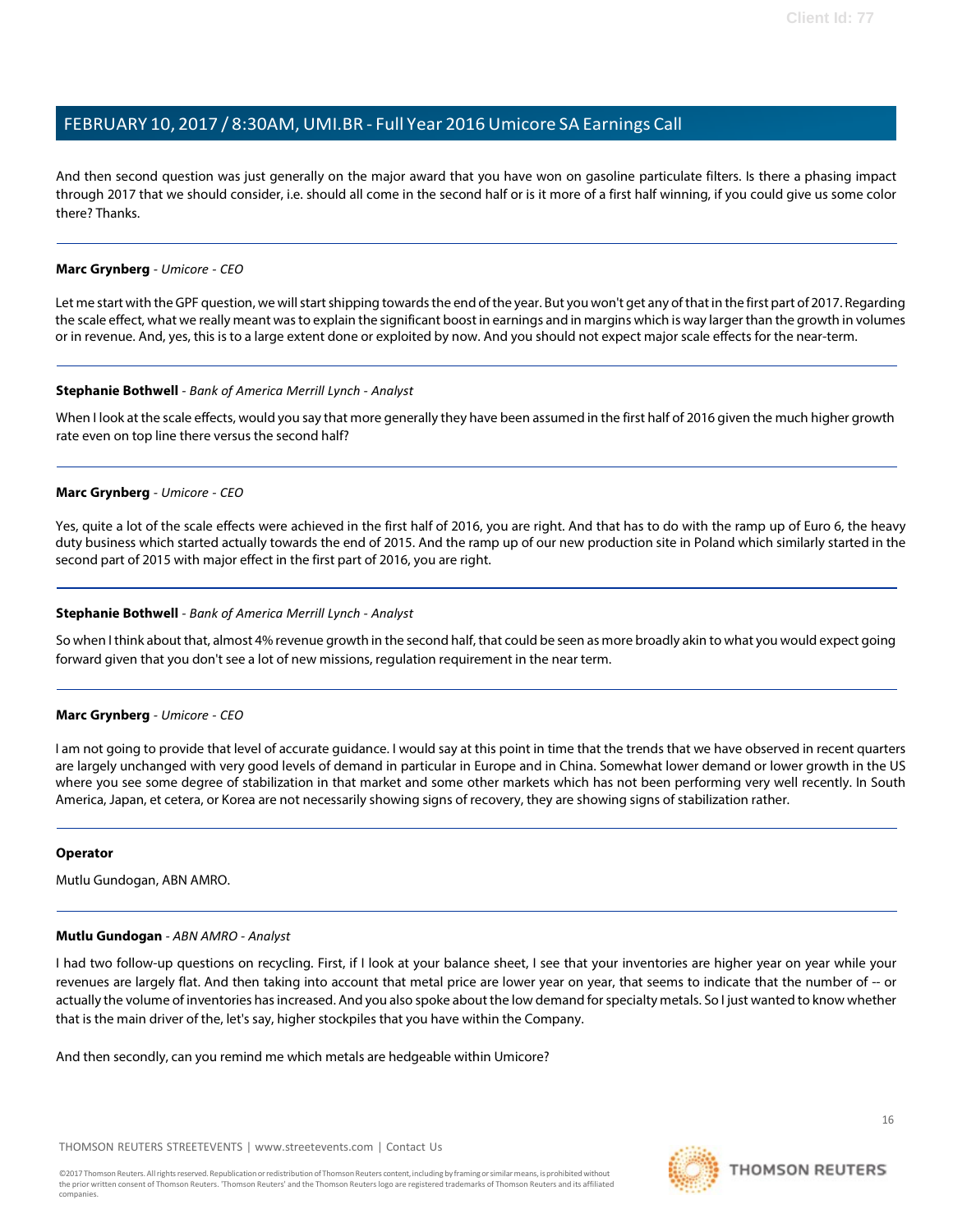# **Marc Grynberg** *- Umicore - CEO*

So, Mutlu, the inventories you refer to are the Group inventories, right?

# **Mutlu Gundogan** *- ABN AMRO - Analyst*

Correct.

# **Marc Grynberg** *- Umicore - CEO*

What you see in terms of inventories happening on a Group level is really predicated by what is happening on the product businesses and the expansion that we have in our product businesses. As you know, recycling in terms of working capital has different characteristics. So what you refer to is really what you see in terms of the growth of the businesses, Catalysis and Energy and Surface technology.

# **Mutlu Gundogan** *- ABN AMRO - Analyst*

So can you explain to me why you are running with a higher inventory level for those business then?

# **Marc Grynberg** *- Umicore - CEO*

I mean, because we have growth and because we have revenue growth and more volumes and --

# **Mutlu Gundogan** *- ABN AMRO - Analyst*

Right, yes.

# **Marc Grynberg** *- Umicore - CEO*

-- if you build new plants and new production lines, you cannot run them without the working capital, without the inventory. So it's an expansion story. And, as Filip indicated, catalysis and energy and surface technology are driving that picture.

# **Mutlu Gundogan** *- ABN AMRO - Analyst*

Understood.

# **Marc Grynberg** *- Umicore - CEO*

Our working capital has been extremely modest in recycling all along because it's a different model, as you know, where the payables are very long, very high.

And on the hedgable metals, repeat that it's really precious metals and base metals. So what is not hedgeable is secondary metals, minor metals. And in the bucket of the PGMs, there it's restricted to a number of metals. So not all metals we can basket are hedgeable.

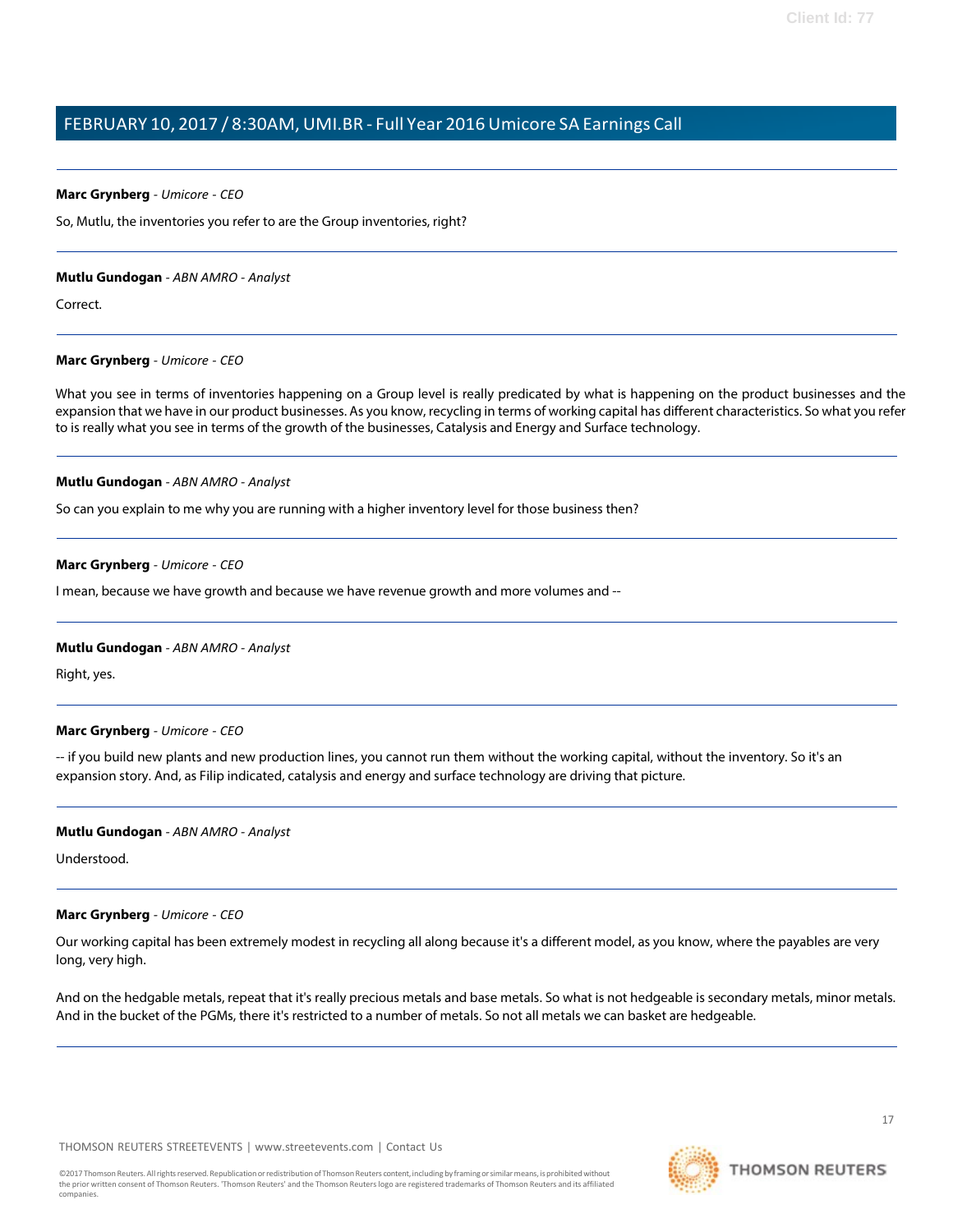#### **Mutlu Gundogan** *- ABN AMRO - Analyst*

I saw that rhodium was not hedgeable, has that changed or is it still the case?

#### **Marc Grynberg** *- Umicore - CEO*

No, that has not changed. There is no paper market for rhodium.

#### **Mutlu Gundogan** *- ABN AMRO - Analyst*

Yes, because I was looking in the annual report, but I couldn't find. There used to be in there which metals are hedgeable. Maybe just sticking to the question, when you say you have hedged metals, does it only apply to recycling business or can it also apply to the energy business?

#### **Marc Grynberg** *- Umicore - CEO*

We hedge metals but obviously most of the metal exposure is related to recycling business.

#### **Mutlu Gundogan** *- ABN AMRO - Analyst*

Yes, but have you also hedged metals that you are using in the energy business?

## **Marc Grynberg** *- Umicore - CEO*

There are not a lot of hedgeable metals elsewhere. So precious metals and product business. You know, we have some product businesses, but that is in the recycling segment, not Hoboken but it's in the recycling segment. So most of the hedgeable metals are in the recycling business anyways.

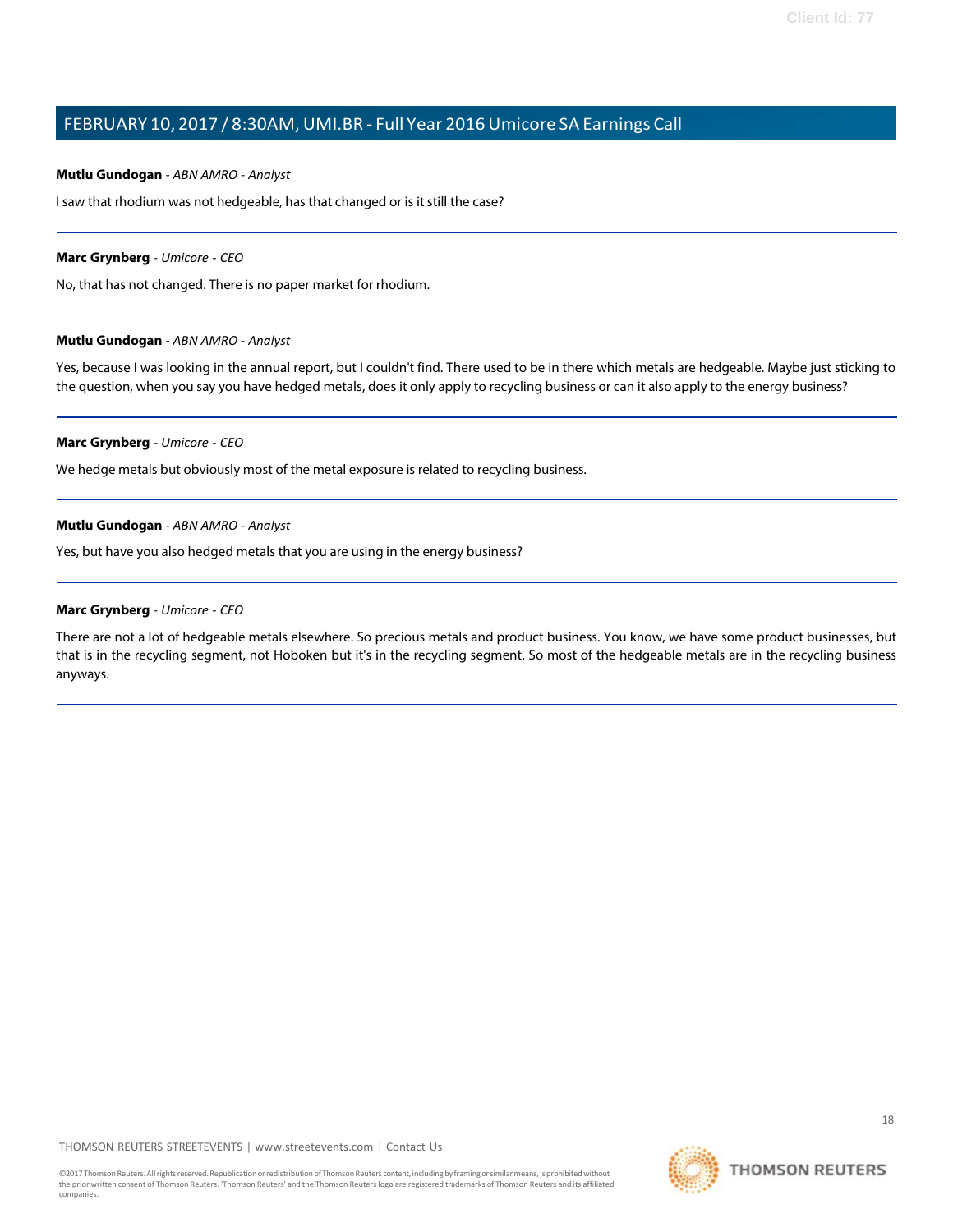# **Operator**

Adam Collins, Liberum Capital Limited.

# **Adam Collins** *- Liberum Capital Limited - Analyst*

I had a couple. So firstly, Marc could you talk about the rationale for acquiring the 3 -- NMC patientfamilies and the opportunity that provides? And then on the recycling hedging again, just to be clear. The precious metals that you hedged in the half year stage, am I right in assuming that that is solely gold and silver and only part of exposure, but not the two PGMs that you can sometimes hedge.

And the base metals that you referred to, are you referring that to just cobalt, nickel, lead, not anything that might sometimes be construed as base such as cobalt and nickel? They are the two questions. Thanks.

#### **Filip Platteeuw** *- Umicore - CFO*

Indeed, Adam what we did middle of the year it's gold and silver, yes.

#### **Adam Collins** *- Liberum Capital Limited - Analyst*

Yes, okay.

# **Filip Platteeuw** *- Umicore - CFO*

If you look at the metal price charge you will see what we have hedged, what the opportunity was.

# **Adam Collins** *- Liberum Capital Limited - Analyst*

Sure.

# **Marc Grynberg** *- Umicore - CEO*

And what we meant by base metals is mainly related in general to copper, lead and could be related to nickel, but I don't see any reason we will hedge nickel at such low levels. Cobalt is hardly hedgeable. There is a paper market on the London Metals Exchanges for cobalt, but there is no sufficient liquidity in practice to make cobalt a hedgeable base metal. So actually cobalt has to be seen as a secondary metal.

#### **Adam Collins** *- Liberum Capital Limited - Analyst*

May I just ask you a recycling question at this point, which I think is quite critical given today's call. You talked about the lower margin on the incremental business. But just to clarify, you are not saying, are you, at this stage, although it's early, that your expectation is the margin is down in the division because there are offsetting positives for the margin such as a positive price effect. Could you just clarify what the margin comment relates to?

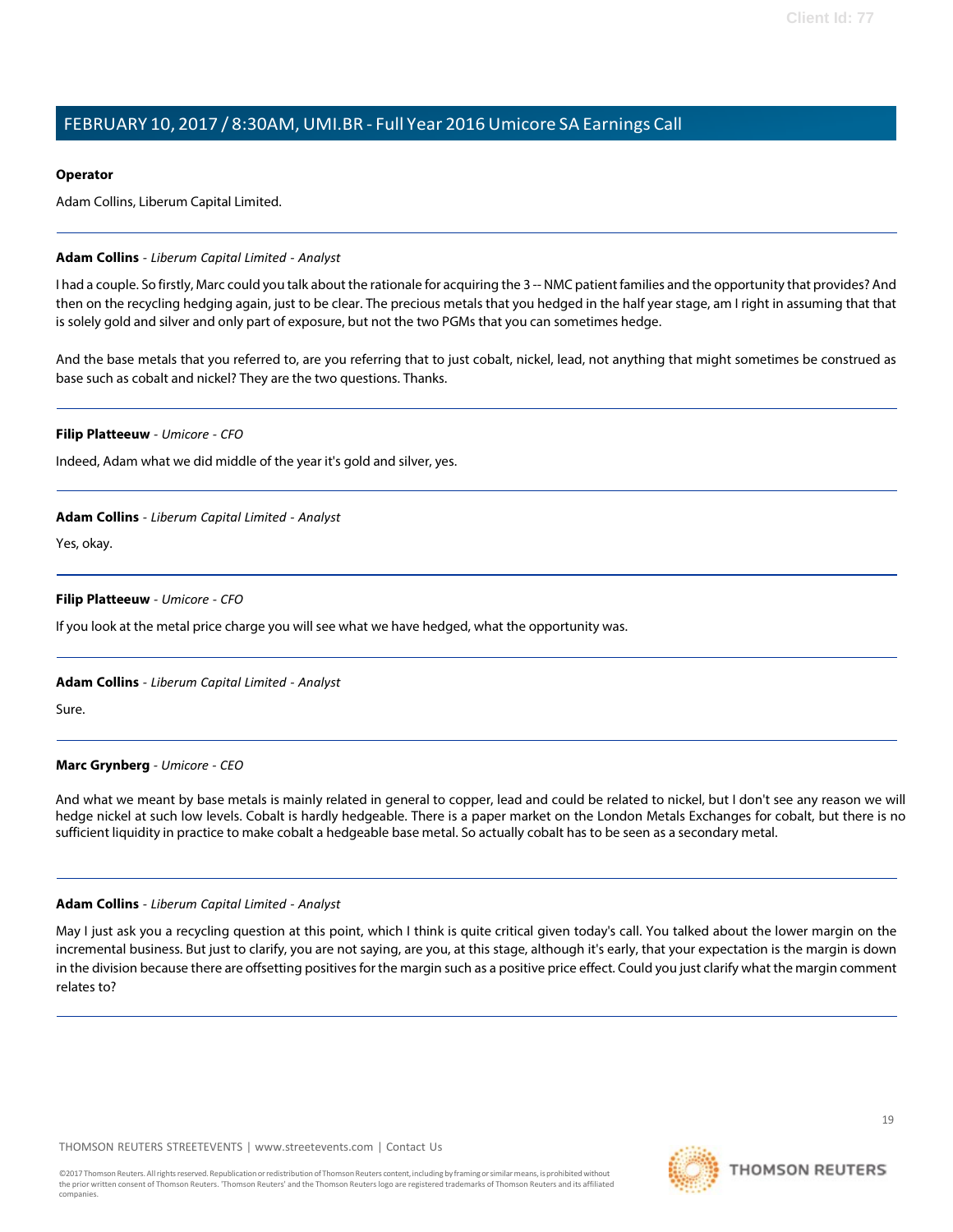# **Marc Grynberg** *- Umicore - CEO*

I just wanted to actually remind you of what we said back at the time we announced the investment, because I just want to avoid that anyone gets carried away by the improvement in metal prices. And indeed you have to bear in mind that there are offsetting factors to the metal prices. One of them being the fact that the margins of the incremental volumes are not the same as the ones we used to have. So it was meant as a refresher more than anything else. And maybe let me come to the question you initially raised about the 3M patent acquisition if I'm not mistaken, Adam. You asked what the rationale was for the acquisition, is that right?

# **Adam Collins** *- Liberum Capital Limited - Analyst*

Sure. And the benefits.

# **Marc Grynberg** *- Umicore - CEO*

The rationale is that we have a portfolio of the patents. We have an IP portfolio to support the development and expansion of our rechargeable battery materials. IP that we have either acquired or that we have developed. And if we wanted to actually to strengthen our portfolio of IP through this acquisition. And in that case it seemed to us quite logical to acquire the patent for couple of reasons, one because this is a technology, the IP we have been licensing for a while. And so in that case we prefer to own the new IP rather than not. And secondly, it is IP and technology that is practiced by a large majority of participants in the industry in various steps in the value chain, material suppliers as well as battery producers. And given for the position and ambitions in that segment, we felt that we were well-placed to own that IP and defend it.

# **Operator**

Andrew Benson, Citigroup.

# **Andrew Benson** *- Citigroup - Analyst*

Just couple of quick ones. On just on the guidance on the tax rate for the current year and also any comment you can make on the completion of the divestment of the building. I know it's difficult and everything, but anything you could say would be helpful?

# **Filip Platteeuw** *- Umicore - CFO*

So the first question was on tax rate, Andrew?

# **Andrew Benson** *- Citigroup - Analyst*

Please.

# **Filip Platteeuw** *- Umicore - CFO*

Yes. So as we said in the commentary, we are at 25% for the full group. You will see that the continued activity is slightly below that, at 23%, but in line with the guidance that we put out before to see a gradual increase in the tax rate. That is the general tax environment, but more importantly also the shift in terms of the geography of our profits in Group. So I would say for 2017 it's obviously again too early to be very specific, but I don't expect it to be below the 25%.

# **Andrew Benson** *- Citigroup - Analyst*

Not below 25%, okay, thanks.

THOMSON REUTERS STREETEVENTS | [www.streetevents.com](http://www.streetevents.com/) | [Contact](http://www010.streetevents.com/contact.asp) Us